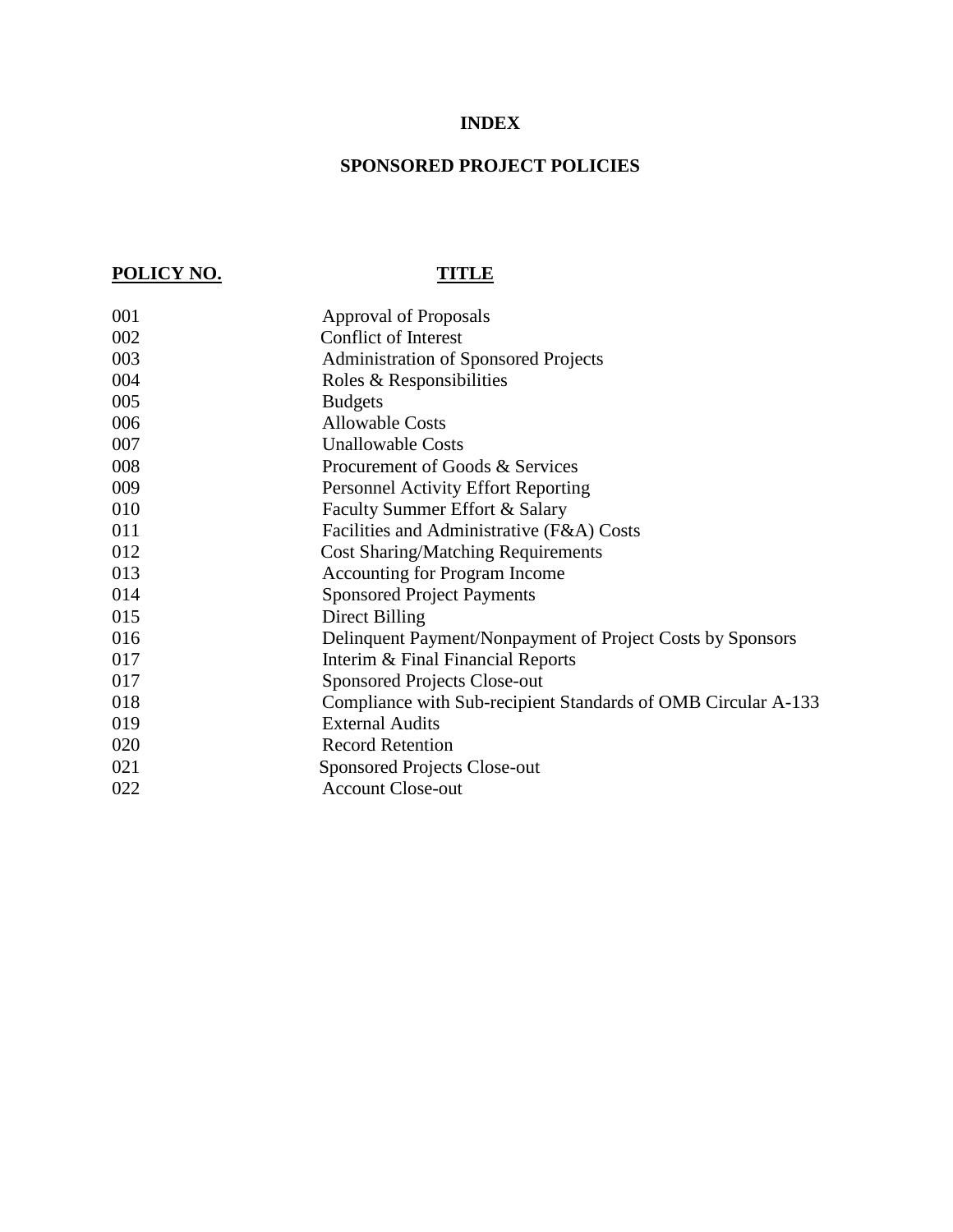# **Glossary**

**Audit** – An examination of records or financial accounts to check their accuracy. Audits of sponsored programs are governed by OMB Circular A-133.

**Allocable Cost** – Allowable costs that actually benefit the grant or contract to which they are being charged

**Allowable cost** – A cost incurred by a recipient that is: reasonable for the performance of the award; allocable; in conformance with any limitations or exclusions set forth in the federal cost principles applicable to the organization incurring the cost or in the Notice of Grant Award; consistent with internal regulations, policies and procedures that apply uniformly to both federally-funded and other activities of the organization; accorded consistent treatment; determined in accordance with generally accepted accounting principles; and not included as a cost in any other federally-funded grant (unless specifically authorized).

**Award** – A sponsoring agency's agreement to contribute funding to a specific project.

**Budget** - a management plan for a project, expressed in financial terms.

**Circular A-21** – circular titled, "Cost Principles for Educational Institutions." A-21 "establishes principles for determining costs applicable to grants, contracts, and other agreements with educational institutions." Now codified under 2 CFR 220.

**Circular A-110** – circular titled, "Uniform Administrative Requirements for Grants and Agreements with Institutions of Higher Education, Hospitals, and Other Non-Profit Organizations." A-110 "sets for standards for obtaining consistency and uniformity among Federal agencies in the administration of grants and agreements with institutions of higher education, hospitals, and other non-profit organizations." Now codified under 2 CFR 215.

**Circular A-133** – circular titled, "Audits of States, Local Governments, and Non-Profit Organizations." A-133 "sets forth standards for obtaining consistency and uniformity among Federal agencies for the audit of States, local governments, and non-profit organizations expending Federal awards."

**Co-Investigator (Co-I)** – An individual that makes a significant contribution to the research or project, with the potential for credit in future publications, but without the responsibility for the overall project management. See "Principal Investigator."

**Cognizant Agency** – The Federal agency that, on behalf of all Federal agencies, is responsible for reviewing, negotiating, and approving indirect cost, staff, and leave benefit rates. The University of Scranton's cognizant agency is the Office of Naval Research (ONR).

**Conflict of Interest** – A conflict between a person's private interests and public (university-related) obligations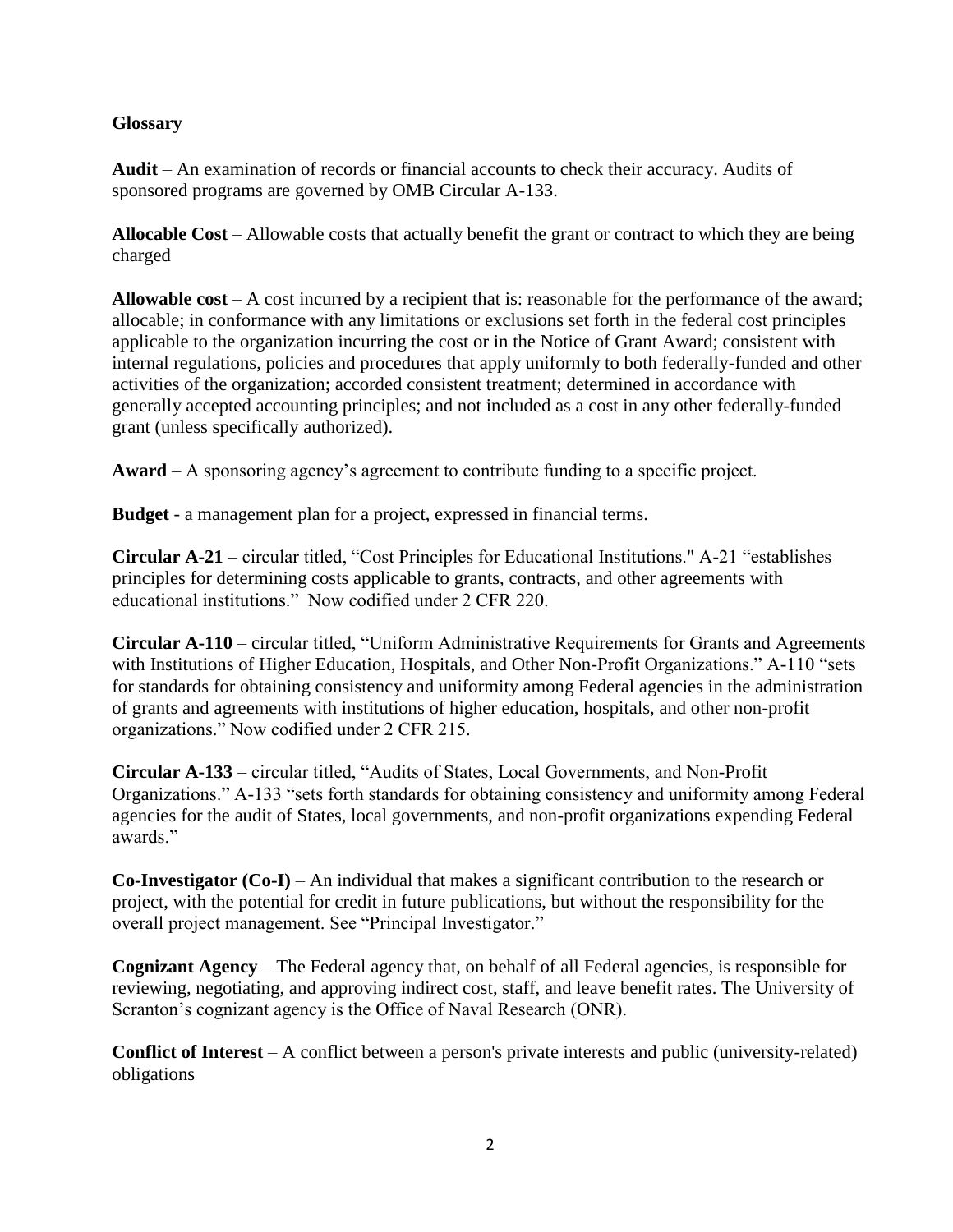**Cash Match** – The most common form of Matching/Cost Sharing (M/CS), using direct costs and/or unrecovered F&A.

**Consultant** – A consultant is an individual hired to provide professional advice or services on a project. A consultant is usually not an employee of the organization that requires their services.

**Contract** - the instrument for support an activity that is initiated by the funder such as a government agency or a foundation. The activity performs a specified service or will yield a particular end or product for the sponsor. The funding agency exercises considerable direction and control over the performance and timing of the work.

**Direct Costs** – "Costs that can be identified specifically with a federally sponsored project, a research or instructional activity, or any other institutional activity, with relative ease and a high degree of accuracy…These costs meet the allowability criteria established in OMB Circular A-21 and are not expressly disallowed in the award budget."

**Externally Funded Project Approval Form (EFPA)** – The form which is completed when requesting approval for the submission of a proposal to a sponsoring agency (federal, state, foundation or corporate sponsor).

**Facilities and Administrative (F&A) costs** - see indirect costs.

**Financial Conflict of Interest** – A conflict of interest involving something of monetary value, such as salary or other payment for services (e.g., consulting fees or honoraria), equity interests (e.g., stocks, stock options or other ownership interests), or intellectual property rights (e.g., patents, copyrights and royalties from such rights).

**Fiscal Year (FY)** - Any twelve-month period for which annual financial accounts are kept. At the University of Scranton, the fiscal year is June 1 – May 31.

**Fringe Benefits** – Employee benefits paid by the employer, such as: FICA, Worker's Compensation, Withholding Tax, Insurance, etc.

**Grant** – A type of financial assistance awarded to an organization for the conduct of research or other program as specified in an approved proposal. A grant, as opposed to a cooperative agreement, is used whenever the sponsor anticipates no substantial programmatic involvement with the recipient during the performance of the activities.

**In-Kind Contributions** – Non-monetary contributions or assistance that are typically used for cost sharing. Contributions include equipment, materials, or services of recognized value that are offered in lieu of cash. Circular A-110 provides guidance in evaluating the value of in-kind contributions. Also see "Matching/Cost Sharing."

**Indirect Costs** – costs incurred for common or joint objectives which cannot, therefore, be readily identified with a specific project. Typical indirect costs include library expenses, depreciation, plant operation and maintenance, and administration.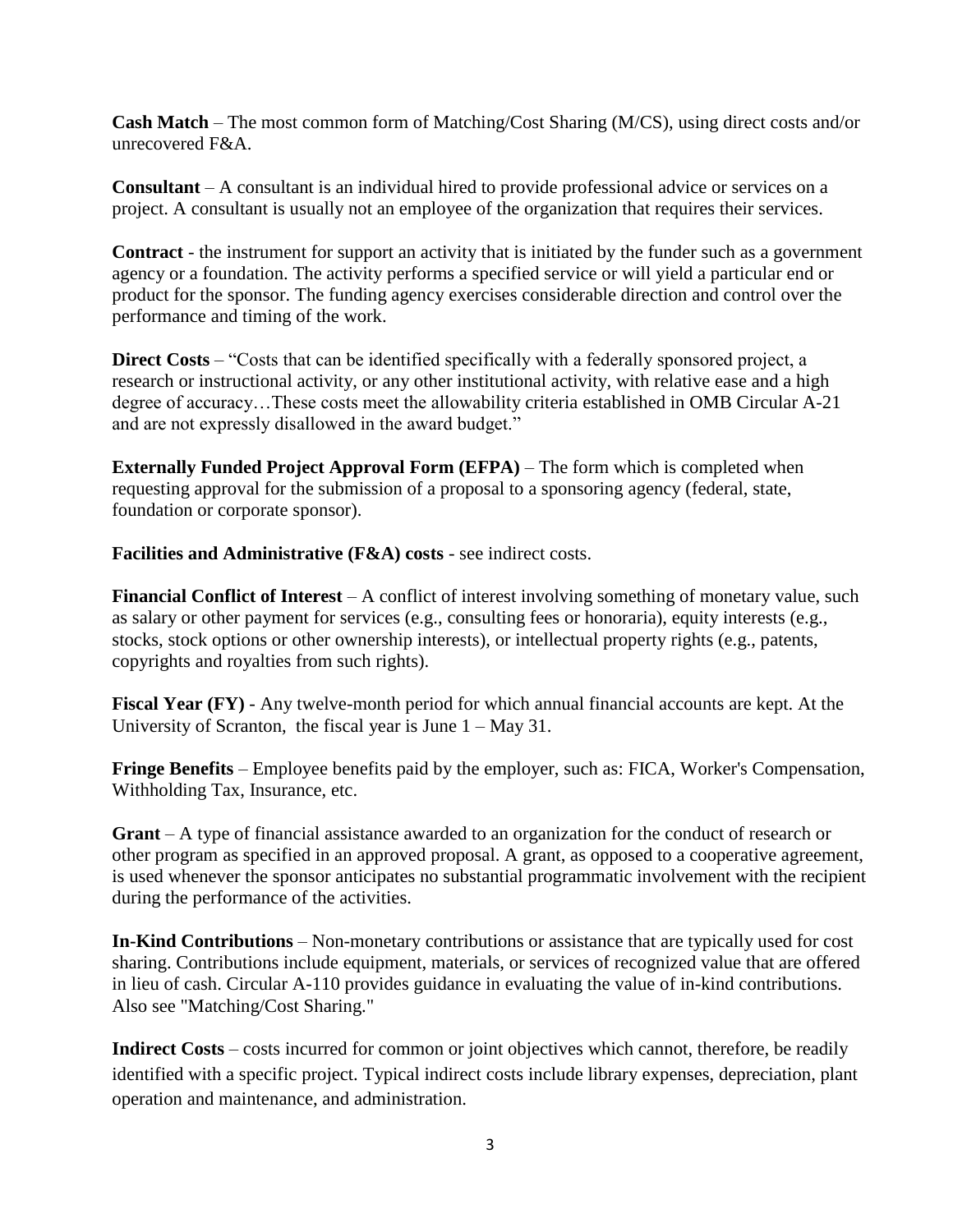**Intellectual Property** (IP) – Any product of the human intellect that is unique, novel, and has some value in the marketplace. Examples include: an idea, invention, expression or literary creation, unique name, business method, industrial process, chemical formula, computer program process, or presentation.

**Key Personnel**- Personnel considered to be of primary importance to the successful conduct of a research project. The term usually applies to the senior members of the project staff.

**Matching/Cost Sharing (M/CS)** – The terms matching, cost sharing, and in-kind contributions refer to the portion of allowable project costs not paid by the sponsoring agency. These project costs are paid by the university or through contributions by third parties. M/CS may consist of direct costs and/or unrecovered F&A costs (also known as "cash match") or the value of donated services and real or personal property (also known as "in-kind"). The sponsor may place restrictions on the types of M/CS it will accept. **The University of Scranton does not allow voluntary M/CS**.

**No-Cost Extension (NCE)** – An extension of the period of performance to allow the principal investigator to finish a project. No additional costs are requested from the sponsor.

**Office of Management and Budget (OMB)** – A Federal office that assists the President in the development and implementation of budgets, programs, management, and regulatory policies.

**Principal Investigator (PI)** – the person who has overall responsibility for carrying out the project. There can only be one principal investigator, but there can be several co-principal investigators.

**Program Announcement** – A program-specific announcement published by a sponsor that informs potential proposers of the opportunity to apply for funding and often include Program Guidelines.

**Program Income** – The gross income earned by the grantee that is generated directly by a grantsupported activity or earned as a result of the grant. It includes, but is not limited to: income from fees for services performed, the use or rental of real or personal property acquired under the grant, the sale of commodities or items developed or fabricated under the grant.

**Proprietary** – Something that is exclusively owned, private, or protected by trademark, patent or copyright

**Reasonable Cost** – A cost of goods or services acquired or applied, and the amount involved, that reflect the action that a prudent person would have taken under the circumstances. See Prudent Person Test.

**Renewal** - a competing continuation request for funding. Renewals generally include new work based on the results of the existing grant and are subject to peer review.

**Resubmission**- an effort to secure funding for a proposal that has been revised in response to critical comments from reviewers.

**Sponsor** – The organization that funds a research project.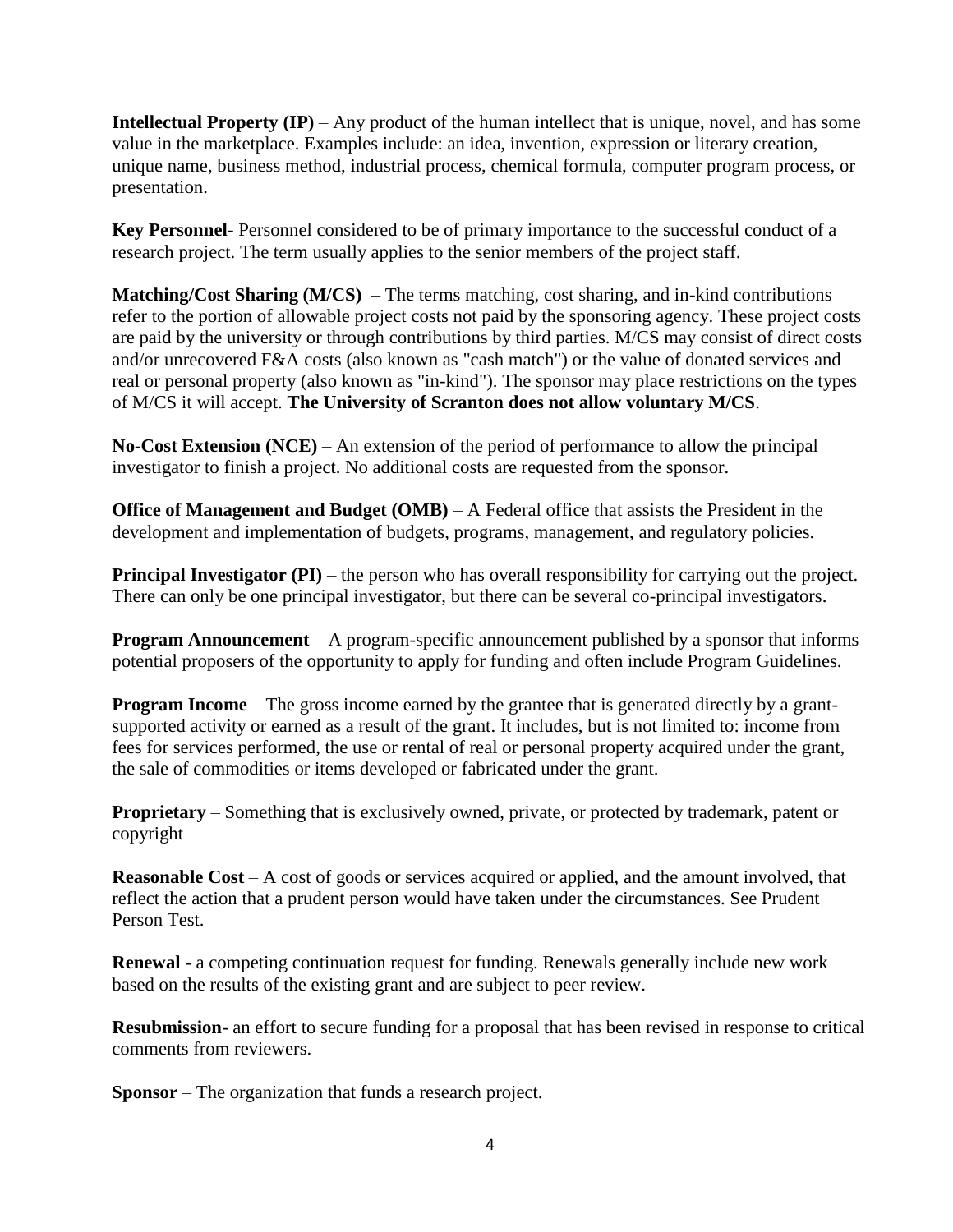**Sponsored Program** – Any externally-funded award for activities including research, instruction, conferences, public events, library grants, etc.

**Sponsored Research** – All research and development activities that are sponsored by Federal and non-Federal agencies and organizations, according to Circular A-21. This includes activities involving the training of individuals in research techniques where the activities utilize the same facilities as other research and development activities and where these activities are not included in the instruction function. Sponsored research is combined with university research under the function of organized research for F&A purposes.

**Subaward** - Grant funded, issued by the University of Scranton to other institutions of higher learning, government agencies (excluding the federal government), or other non-profit organizations, non-profit research institutes, hospitals, etc.) when the funds to be conveyed meet the definition of a subrecipient as defined in OMB Circular A-133. A subaward transfers a portion of the research or substantive effort of the prime award to another institution or organization.

**Subawardee** – The entity that is the recipient of a subaward

**Subrecipient** – The recipient entity of either a subaward or subcontract.

**Unallowable Cost** – A cost determined to be unallowable in accordance with the applicable cost principles or other terms and conditions contained in a grant award.

**Unauthorized Submission** – When a proposal is submitted to a sponsor without ORSP review and the approval or the Treasurer/VP Finance and the Provost/VP Academic Affairs.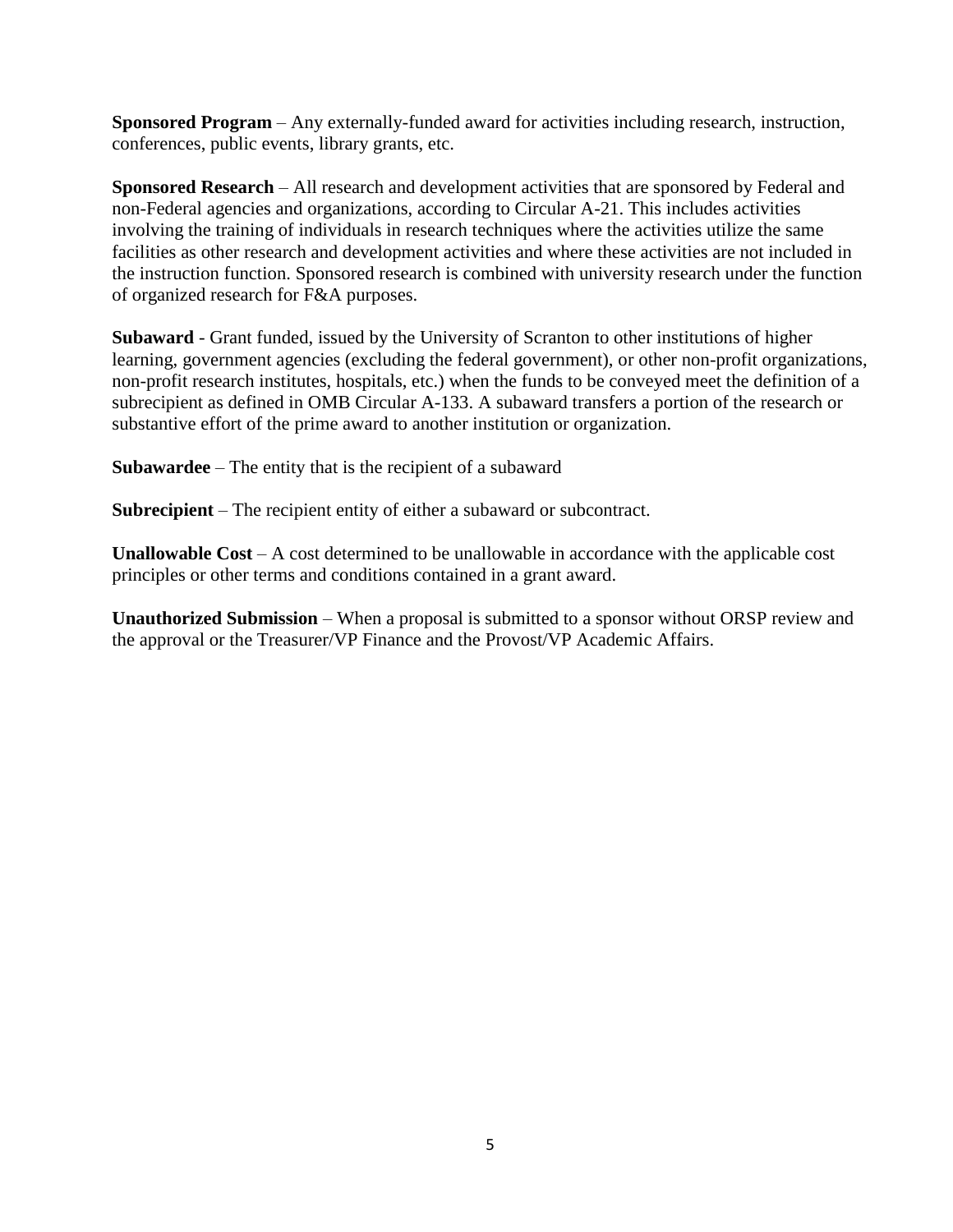### **001 Approval of Proposals**

No. 001 Effective: December 2010 Last Revision: December 2010 Last Reviewed: December 2010 Resp. Office: ORSP Approval: ORSP

#### **PURPOSE**

To ensure that proposals submitted for external support of research and other sponsored projects comply with University financial and other policies.

# **POLICY**

- 1. All proposal submissions, whether electronic or not, seeking external support, including grants, contract and other support, for research and other sponsored projects must be submitted to the Office of Research and Sponsored Programs (ORSP) for review and approval prior to submission to an external sponsor. A completed [External Funding Project](file:///C:/Documents%20and%20Settings/MillerT4/Desktop/EFPA,%20Budget/EFPA(WORD).doc)  [Approval Form,](file:///C:/Documents%20and%20Settings/MillerT4/Desktop/EFPA,%20Budget/EFPA(WORD).doc) signed/certified by the Principal Investigator/Project Director (PI/PD), and co-PI if applicable, must accompany the proposal. ORSP will inform the necessary signatories for the proposed submission to ensure these parties communicate before signatures are obtained.
- 2. All faculty proposals must be approved by the PI's department chairperson, the dean of that school, and the Provost. When a project involves members of more than one department or school, the approval of all specific chairpersons and deans is required. Staff members submitting proposals should contact ORSP to determine necessary signatures prior to proposal submission.
- 3. The Principal Investigator (PI) accepts responsibility for the scientific and technical conduct of the project and for provision of required technical reports if a grant or contract is awarded as a result of the application. The Principal Investigator attests that all related significant financial interests have been disclosed (*see Conflict of Interest Policy No. 002*).
- 4. The Treasurer attests to the completeness and accuracy of the budgetary and administrative information, including indirect cost recovery contained in the application. The Treasurer must approve less than full recovery of Facilities and Administrative (F&A; also known as indirect) costs.
- 5. The department chairperson attests to the academic purposes of the proposed project, its departmental compatibility, and its appropriateness in terms of budget, space, equipment and/or release time.
- 6. The dean attests to (a) the appropriateness and availability of personnel, including salary levels, (b) the adequacy of space and other facilities needed for the project.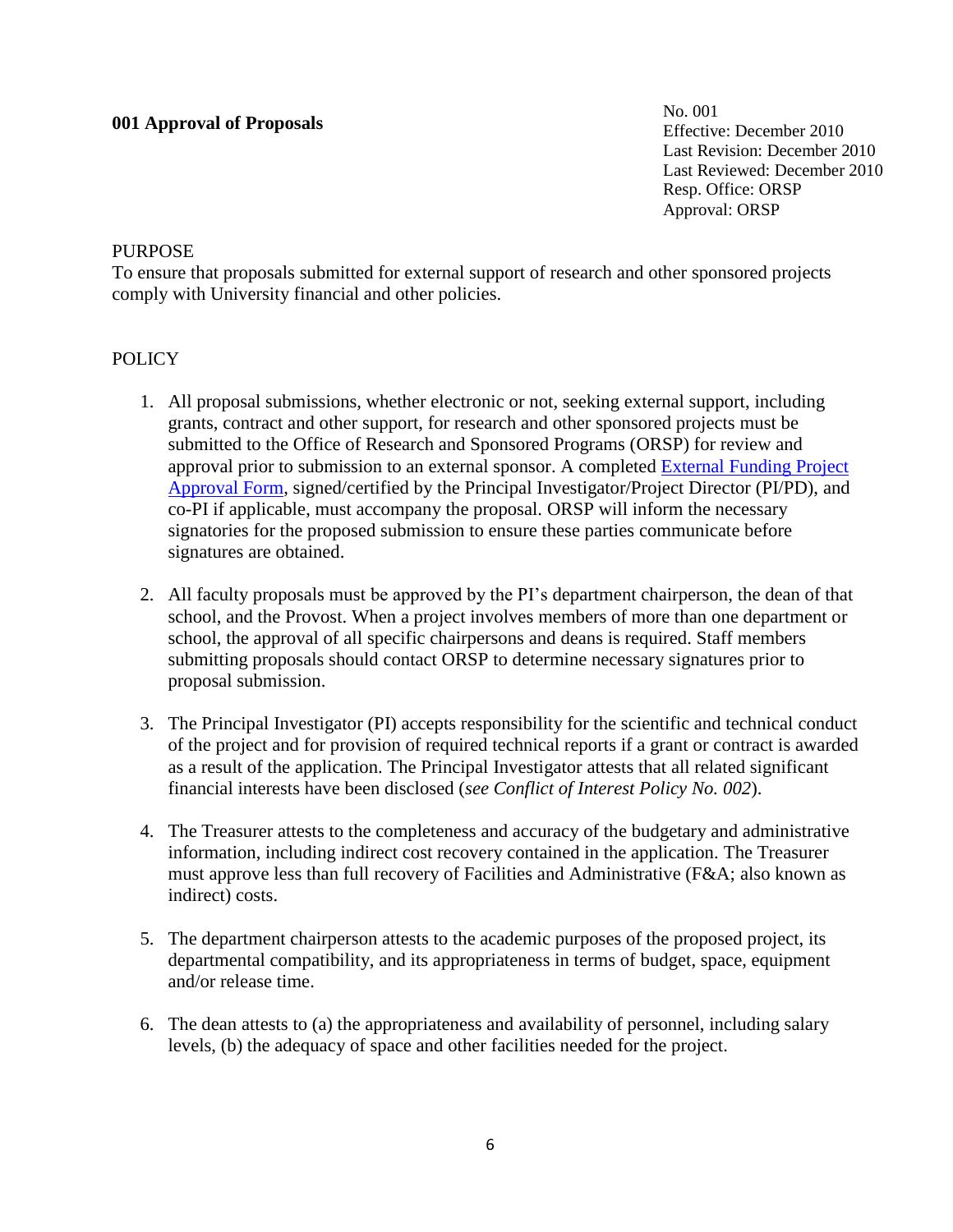- 7. The Provost/ VP of Academic Affairs attests that all appropriate reviews have occurred and approves the overall project.
- 8. ORSP ensures that proposals comply with University and sponsor policies, that proposals are complete and that all signatures/certifications and approvals, including those of appropriate regulatory offices, have been obtained.
- 9. Proposed projects which do not conform to the University's Sponsored Project guidelines will be returned to the PI for necessary revisions prior to submission.
- 10. Proposals, which raise legal and/or intellectual property issues, are to be referred to the Director of ORSP and General Counsel for review.
- 11. The University reserves the right to withdraw any proposal that does not comply with these policies.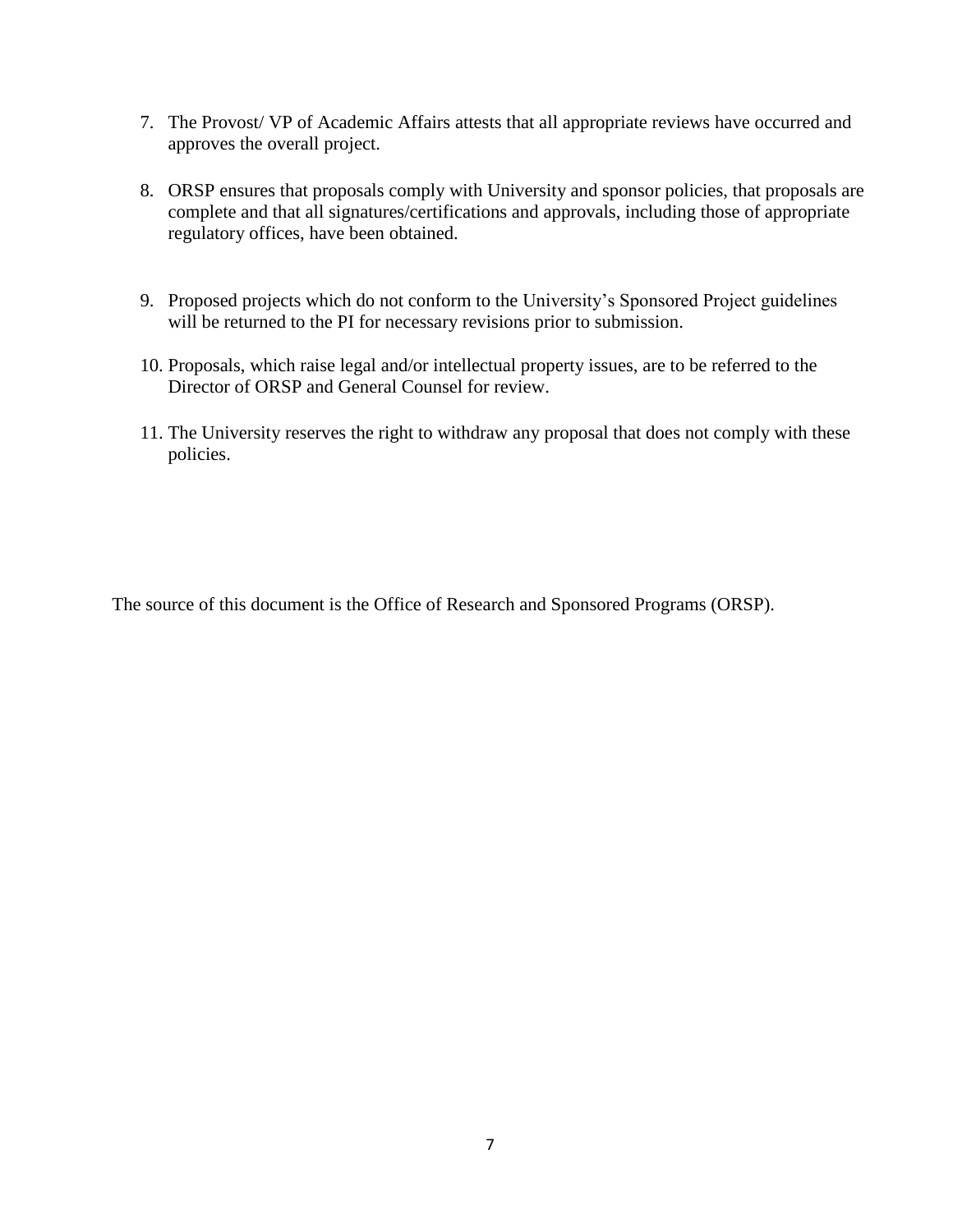# **002 Conflict of Interest/Conflict of Commitment**

No. 002 Effective: December 2010 Last Revision: September 2012 Last Reviewed: September 2012 Resp. Office: ORSP Approval: ORSP

# PURPOSE

As an outgrowth of its mission of teaching, scholarship and service, The University of Scranton encourages its employees to be active members of the community and to engage in professional interactions of all kinds. However, conflicts with University interests and activities sometimes arise. This Policy is intended to identify the potential conflicts of commitment or interest and appropriately address them.

Note: This Policy is intended to supplement and not supplant the University policies that already exist [\(http://academic.scranton.edu/department/generalcounsel/docs/conflictInterest-](http://academic.scranton.edu/department/generalcounsel/docs/conflictInterest-CommitmentPolicy.pdf)[CommitmentPolicy.pdf\)](http://academic.scranton.edu/department/generalcounsel/docs/conflictInterest-CommitmentPolicy.pdf) and [\(http://www.scranton.edu/finance/conflict-of-interest.shtml\)](http://www.scranton.edu/finance/conflict-of-interest.shtml). The Trustees and Officers Conflict of Interest Policy mandates yearly disclosure of financial conflicts by those two groups.

# POLICY

- 1. This Policy applies to all employees, whether full-or part-time faculty, full-or part-time staff, administrators, exempt and non-exempt, contractual or non-contractual. Students are not covered by this Policy unless their primary connection to the University is that of employee.
- 2. A "conflict of commitment" exists when the external activities of an employee are so substantial or demanding of the staff member's time and attention as to interfere with the individual's responsibilities to the department in which the individual works, to students, or to the University.
- 3. A "conflict of interest" arises when an employee is in a position to influence either directly or indirectly University business, research, or other decisions in ways that could lead to gain for the employee, the employee's family, or others to the detriment of the University's integrity and its mission of teaching, research, and public service.
- 4. "Consulting", for the purposes of this Policy, includes not only the provision of information and expertise on professional matters, but also the holding of extramural management positions and/or board memberships. In accordance with this Policy, employees should pursue consulting activities only to the extent that these are consistent with their University commitments.
- 5. Specific responsibilities and examples of allowable activities can be found in the Financial Conflict of Interest Policy described on the website of the Finance Department at <http://www.scranton.edu/finance/conflict-of-interest.shtml>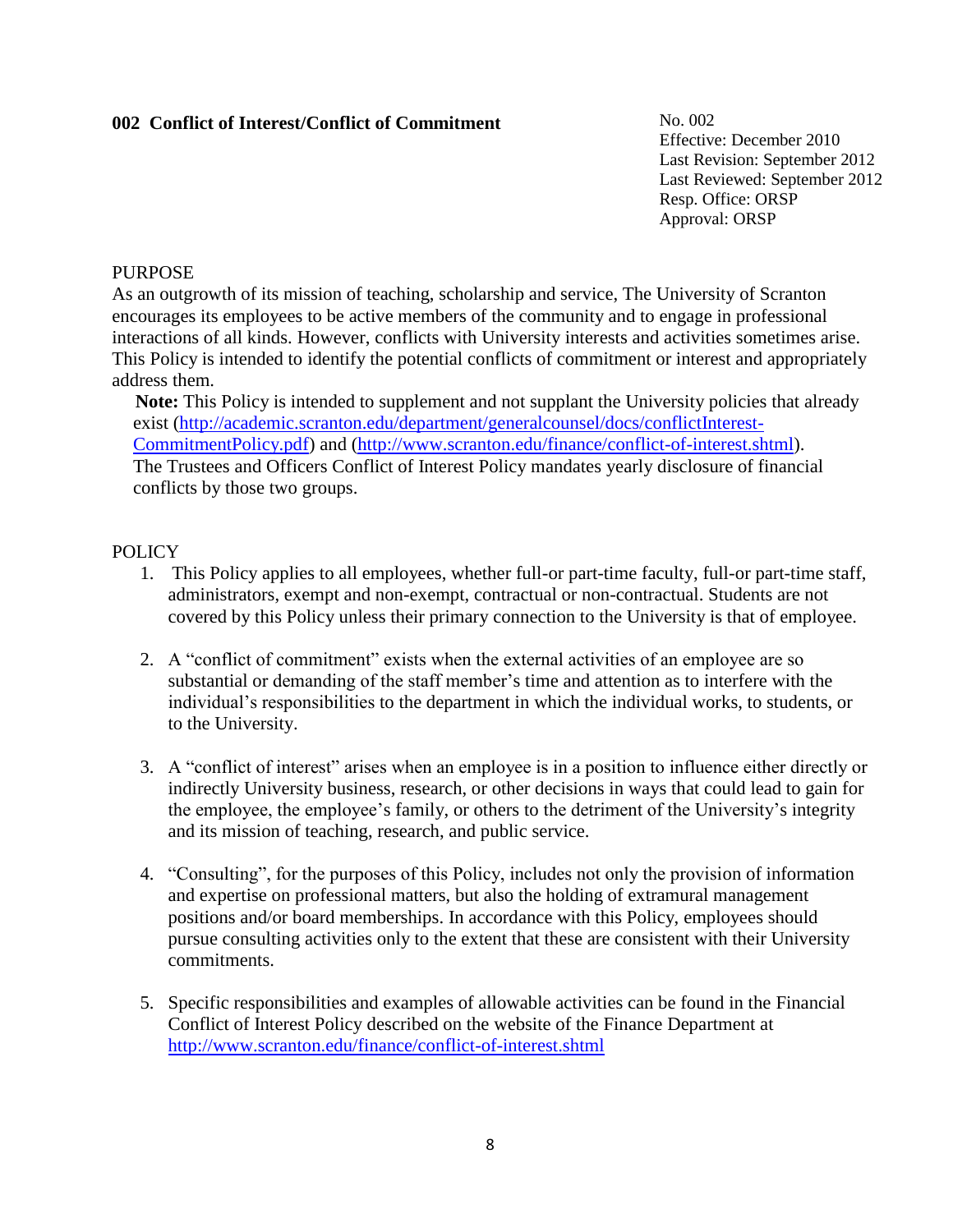- 6. Faculty or staff members, who apply for external funding, must complete the Significant Financial Interest Disclosure Form and provide to ORSP, before proposal submission. Form it attached to EFPA at following link: <http://matrix.scranton.edu/academics/provost/research/documents/efpa2012.doc>
- 7. Faculty or staff members, who apply for external funding, must complete the Financial Conflict of Interest Training. See link for instructions: <http://www.scranton.edu/finance/files/FCOI-PHS-Training-Requirements.pdf>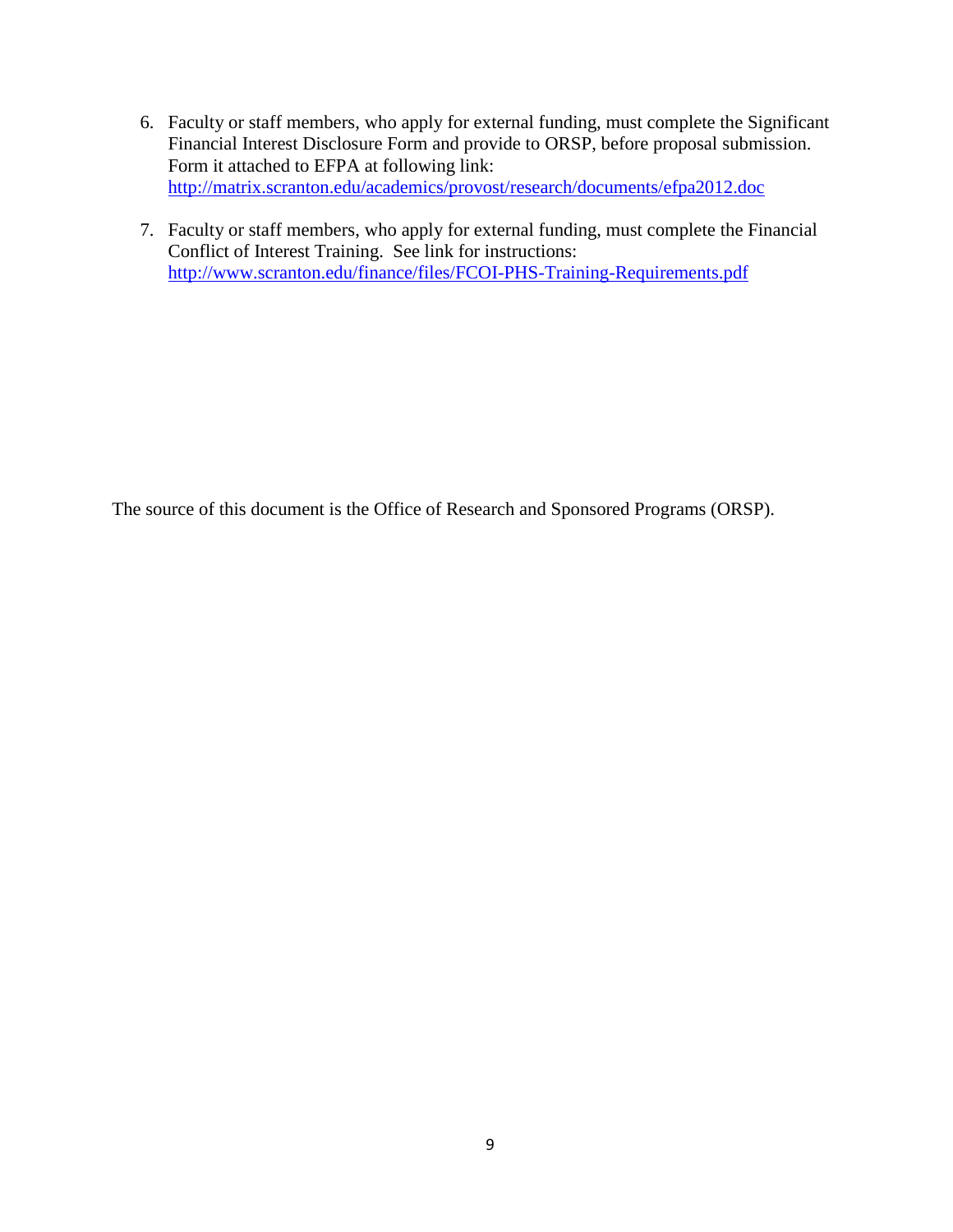# **003 Administration of Sponsored Projects**

No. 003 Effective: December 2010 Last Revision: December 2010 Last Reviewed: December 2010 Resp. Office: ORSP Approval: ORSP

#### **PURPOSE**

To ensure that funds provided from external sources to support research and other projects are administered in accordance with University policies as well as those of the sponsor. External sources include both governmental and private organizations (including Foundations). Faculty members seeking external funding should meet with the Office of Research and Sponsored Programs (ORSP).

### POLICY

- 1. All externally sponsored projects for research and curriculum/program development will be administered through ORSP in accordance with established University policies and procedures.
- 2. Any project, which meets any of the following criteria, is considered to be a "sponsored project" and will be administered accordingly:
	- a. The project commits the University to a specific line of scholarly or scientific inquiry, typically documented by a statement of work;
	- b. A specific commitment is made regarding the level of personnel effort, deliverables, or milestones;
	- c. Project activities are budgeted, and the award includes conditions for specific formal fiscal reports, and/or invoicing;
	- d. The project requires that unexpended funds be returned to the sponsor at the end of the project period;
	- e. The agreement provides for the disposition of either tangible property (e.g., equipment, records, technical reports, theses or dissertations) or intangible property (e.g., inventions, copyrights or rights in data) which may result from the project;
	- f. The sponsor identifies a period of performance as a term and condition.
- 3. All externally sponsored research and teaching activities that involve human subjects, laboratory animals, use of radioactive materials, or biohazard activities must be reviewed by the appropriate University oversight committees for compliance with University policies and governmental regulations.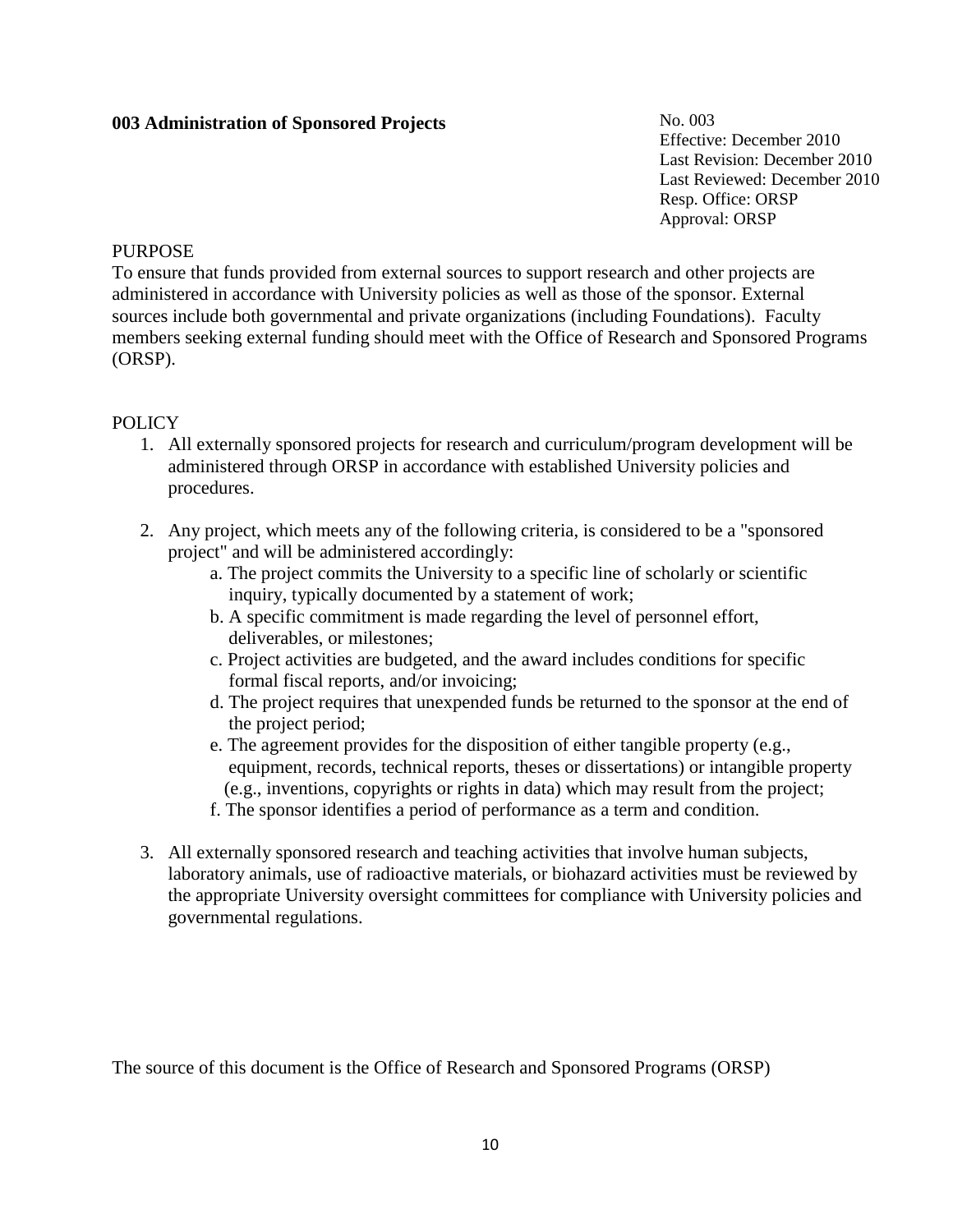# **004 Roles and Responsibilities in Sponsored Programs**

No. 004 Effective: December 2010 Last Revision: December 2010 Last Reviewed: December 2010 Resp. Office: ORSP Approval: ORSP

# **1. The Assistant Controller**

The Assistant Controller has the following responsibility as related to sponsored projects:

- Review Proposal Budget for compliance standards.
- Upon approval of sponsored project, establish fund to record all financial activity. This fund will serve as the official record supporting all required financial activity.
- Establish initial meeting with Principal Investigator (PI) and the Office of Research and Sponsored Programs (ORSP) to discuss sponsored project administration.
- Conduct all invoice/billing activity under sponsored project. The financial accounting system will be used as the official support of the invoice/billing.
- Complete and submit financial reports required under sponsored project.
- Subrecipient monitoring, as applicable.
- Assist Principal Investigator with financial questions/concerns.
- Complete any financial materials requested for an audit.

# **2. Principal Investigator/Project Director:**

The PI is directly responsible for the management and administration of the sponsored project within the administrative constraints imposed by the sponsor and in accordance with University policy. In this capacity, the principal investigator has the following responsibility:

- Read and understand the specific solicitation to which he/she is applying, and ensure adherence to the policies of the solicitation and funding agency.
- Prepare the written project proposal and budget.
- Advise ORSP immediately upon receiving notification of an awarded sponsored project.
- Meet with the Assistant Controller and ORSP prior to commencing work on the sponsored project.
- The PI is responsible for adhering to all federal regulations in regard to Research Compliance. If the PI is not a University of Scranton faculty member, the PI's institution of residence is responsible for oversight of these regulations. The University of Scranton is responsible for oversight of all research performed on University of Scranton property, or off campus by University of Scranton faculty and/or staff who have completed the necessary process.
- Provide Assistant Controller with cost sharing expenditures, as applicable.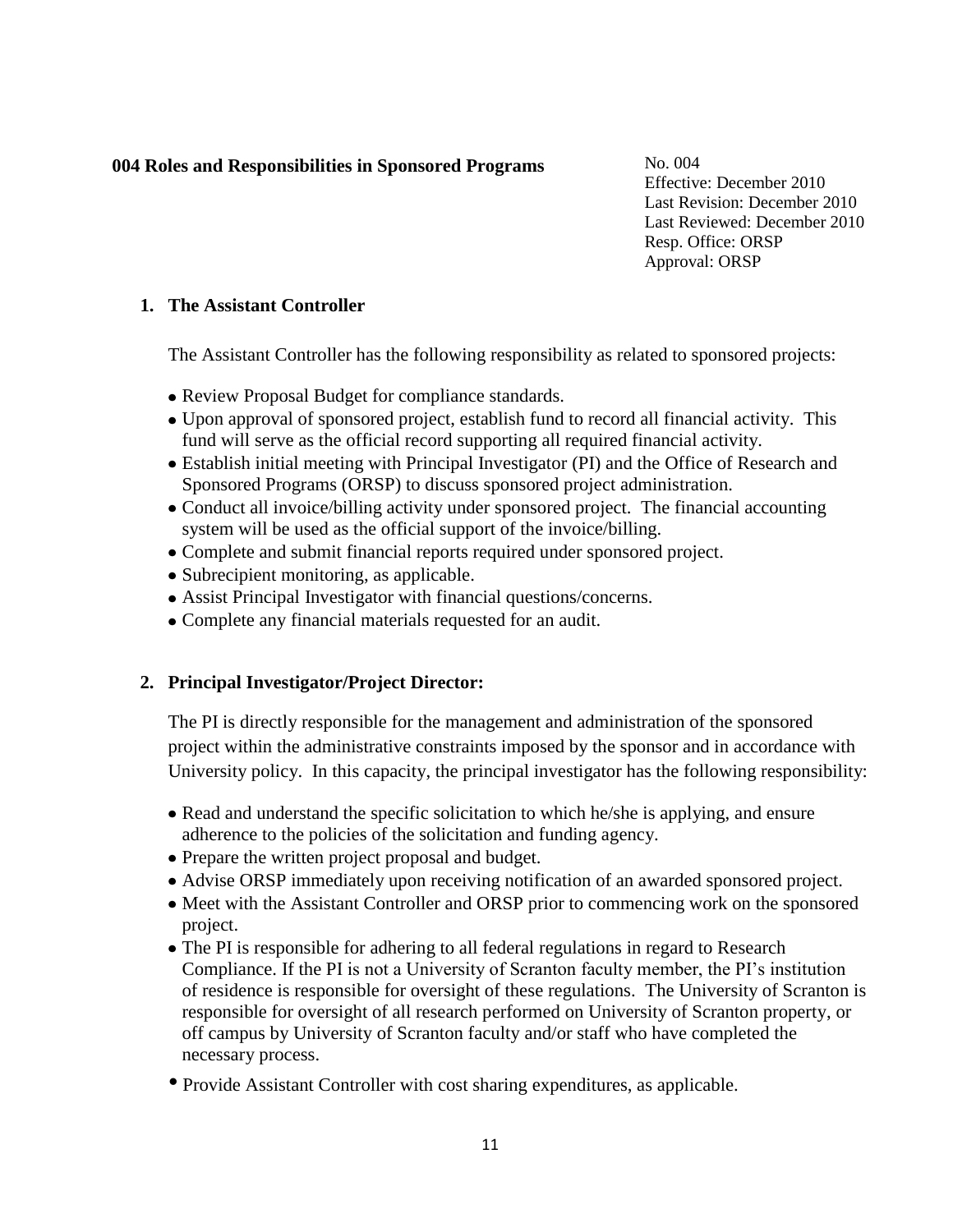- Monitor subrecipient work and approve payment to subrecipient, as applicable.
- Ensure expenditures align with budget. Any anticipated deviations should be discussed with Assistant Controller.
- Complete and submit all technical reporting with assistance of ORSP.

# **3. The Office of Research and Sponsored Programs:**

ORSP has the following responsibility as related to sponsored projects:

- Obtain all required information from Principal Investigator/Project Director prior to submission of proposal.
- Route the EFP through the internal review, approval and signature process.
- Submit the proposal to the sponsoring agency.
- Report changes to the budget or scope of work for funded projects to the sponsoring agency, following notification and consultation with the PI.
- Maintain official institute file for each sponsored project.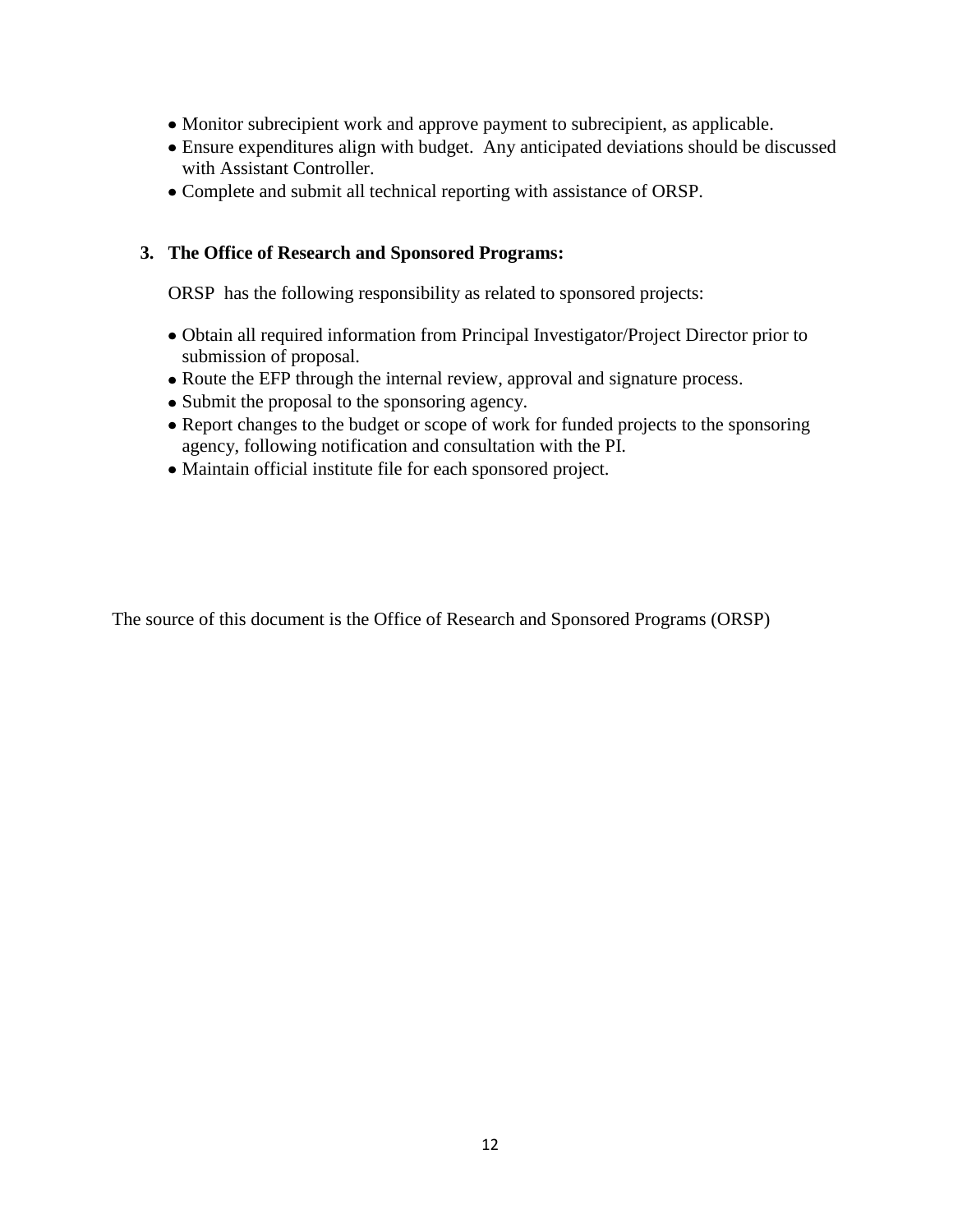#### **005 Budgets**

No. 005 Effective: December 2010 Last Revision: December 2010 Last Reviewed: December 2010 Resp. Office: ORSP Approval: ORSP

### PURPOSE

To establish responsibility for preparation and submission of sponsored project budgets.

# POLICY

- 1. The principal investigator is responsible for preparing a budget within the amount of the award as indicated in the [Externally Funded Project Approval \(EFPA\) Form](http://matrix.scranton.edu/academics/provost/research/documents/efpa2012.doc) and in accordance with any budgetary constraints imposed by the sponsor.
- 2. A budget template has been prepared by the Office of Research and Sponsored Programs (ORSP) in conjunction with the Assistant Controller that must accompany the EFPA form when submitted for proper internal approval signatures.
- 3. Approval of submission of any budget accompanying a sponsored project proposal does not guarantee allowability of costs included in the budget. Example: PI develops a budget to include first-class travel. The proposal and budget are submitted and approved by sponsoring agency. However, as first-class travel is an unallowable cost, it cannot be incurred even though the budget was approved by the sponsoring agency.

**NOTE**: Indirect cost waiver, cost share, and University committed dollars must be discussed and approved prior to submission.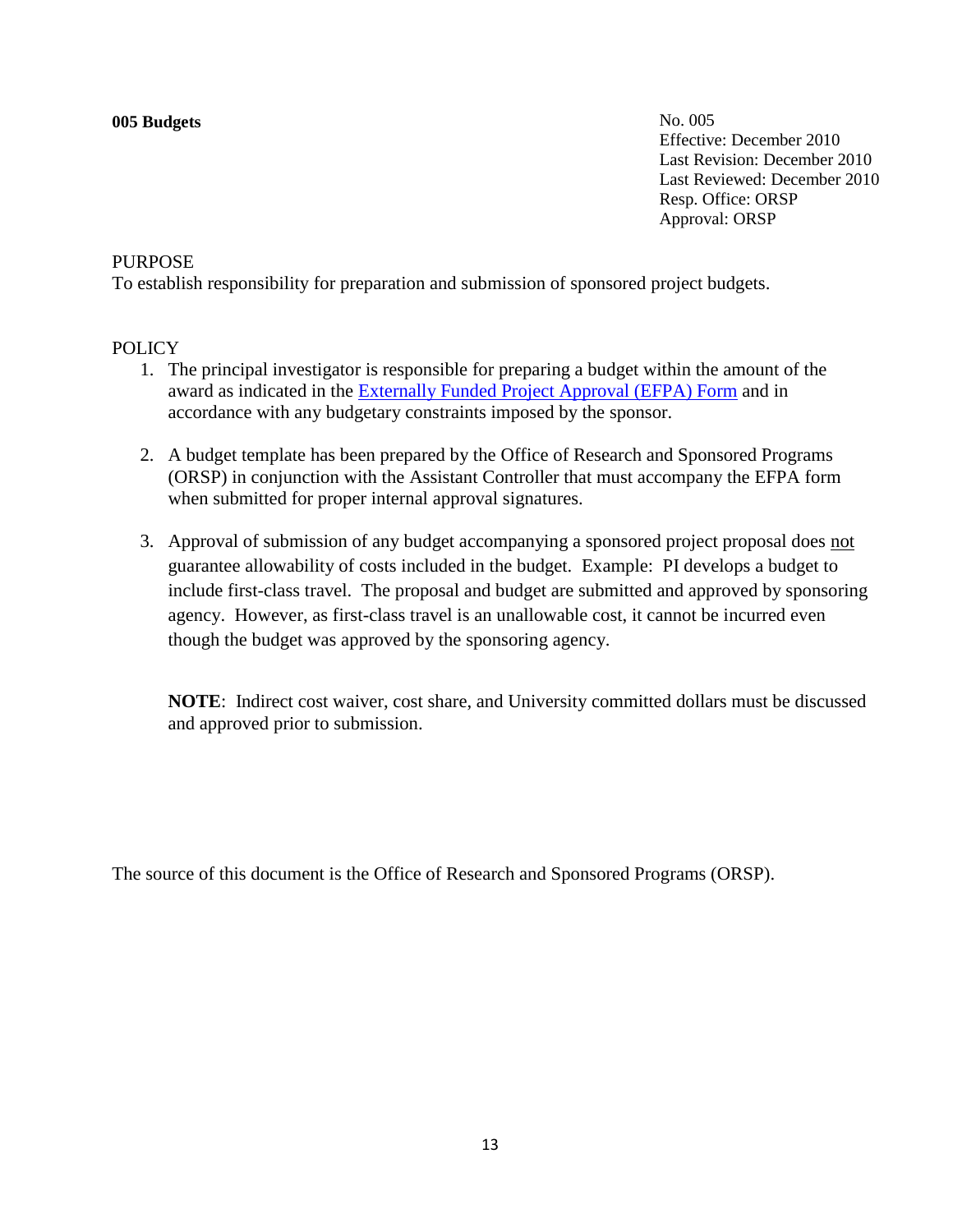#### **006 Allowable Costs**

No. 006 Effective: December 2010 Last Revision: December 2010 Last Reviewed: December 2010 Resp. Office: ORSP Approval: ORSP

# PURPOSE

To establish guidelines for the charging and approval of direct cost expenditures on federal awards.

### DEFINITION

The cost of a sponsored project is comprised of both direct costs incident to its performance plus a portion of the Facilities and Administrative (F&A) costs of the University. Direct costs are those costs that can be specifically identified with a particular sponsored project, an instructional activity, or any other institutional activity relatively easily and with a high degree of accuracy. Typical costs charged directly to a sponsored project include but are not limited to: employees working on the project; employee benefits; the cost of supplies and equipment used in the performance of the project; travel; subawards costs; and human subject fees.

# **POLICY**

- 1. The principal investigator (PI) is responsible for the management and administration of his/her award within the constraints imposed by the sponsor and in accordance with University policies. The principal investigator must authorize all expenditures of project funds.
- 2. In some cases, the terms and conditions of the award may require that the sponsor give specific approval for certain direct costs either as part of the specific grant or contract, or subsequent to the initiation of the project.
- 3. In order for a direct cost to be an allowable cost on a sponsored project, the cost must be: a. Reasonable. The cost must be necessary for the performance of the award.
	- b. Allocable. The cost can easily be identified with the project and assigned to the project in accordance with benefits received.
	- c. Consistently Applied. The cost must be accounted for consistently as either a direct cost or as an F&A cost.
	- d. The fact that a proposed cost is awarded as requested by an applicant does not in itself indicate a determination of allowability. Example: PI develops a budget to include first-class travel. The proposal and budget are submitted and approved by sponsoring agency. However, as first-class travel is an unallowable cost, it cannot be incurred even though the budget was approved by the sponsoring agency. It is the PI/University's responsibility to ensure proper use of grant funds in accordance with sponsor regulations.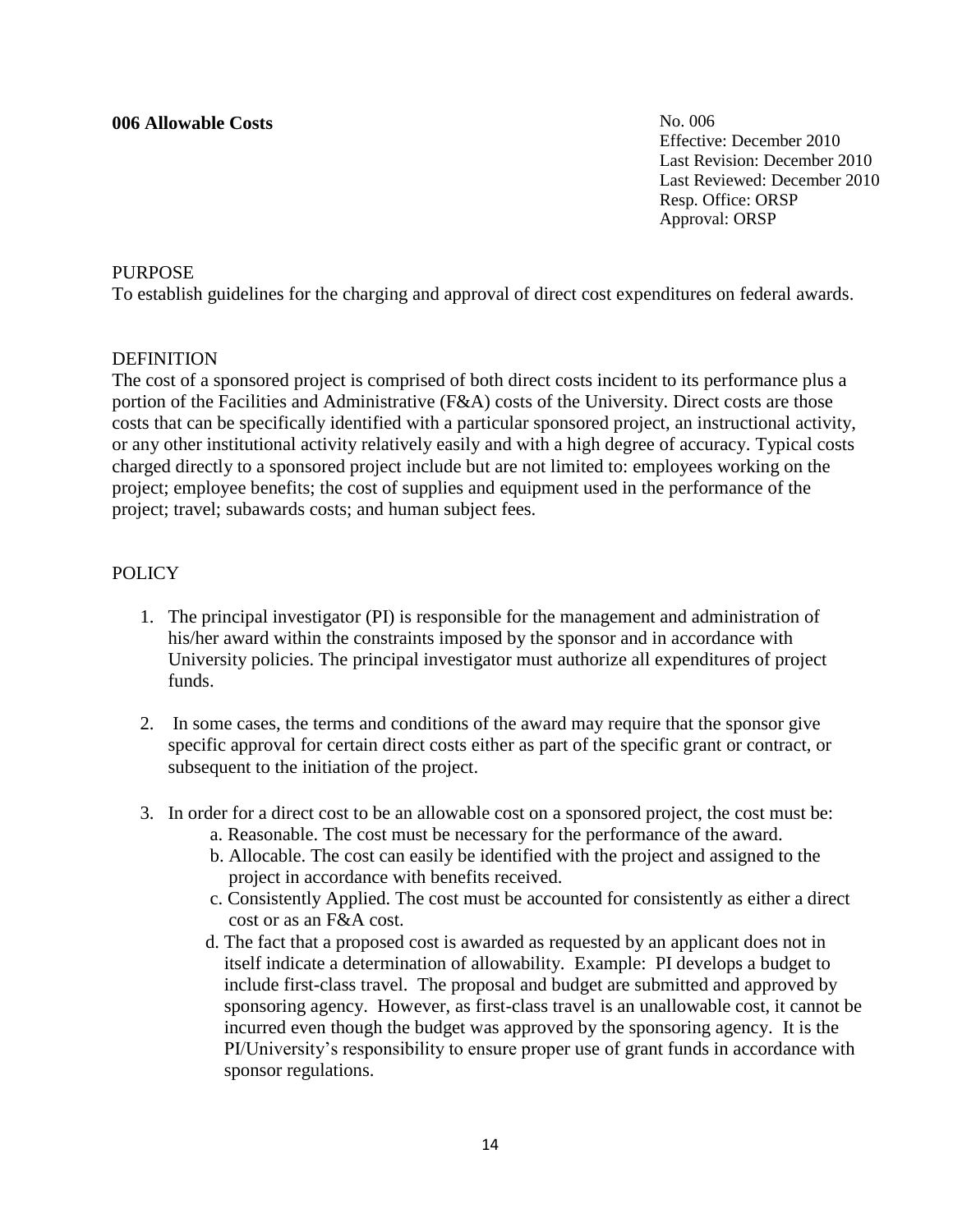- 4. The principal investigator must maintain adequate supporting documentation to relate expenditures to the purpose of the award.
- 5. Salary costs, such as release time during the academic year and additional compensation during the summer months, are allowable direct charges for 9-month faculty time. Salary costs for staff members and administrators are allowable as buyout time only.
- 6. Administrative and clerical salaries should not normally be charged directly to federally sponsored projects. Other costs not normally charged directly include office supplies, postage, telephone line and computer costs and certain membership costs. In order to charge these costs directly to Federal projects, the following conditions must be met:
	- a. The costs must be clearly identified in the University approved proposal budget with a detailed explanation provided which justifies the necessity for the costs. In such cases where detailed budgets are not provided to the sponsor and therefore such costs are not evident, specific prior approval of Office of Research and Sponsored Programs (ORSP) is required. If such costs are determined to be necessary after the award is received, and were not included in the proposal, a determination of allowability must be made by ORSP in accordance with sponsor regulations.  **NOTE:** For some sponsors, the fact that a proposal cost is awarded as requested by

 an applicant does not in itself indicate a determination of allowability; b. The costs must be specifically identified with the project. Individuals performing administrative or clerical activities can accomplish that through certified effort reports;

c. The project must conform with the examples of [Exhibit C of OMB Circular A-21.](http://www.whitehouse.gov/omb/circulars_a021_2004#exc)

7. Travel costs must comply with University and regulatory guidelines,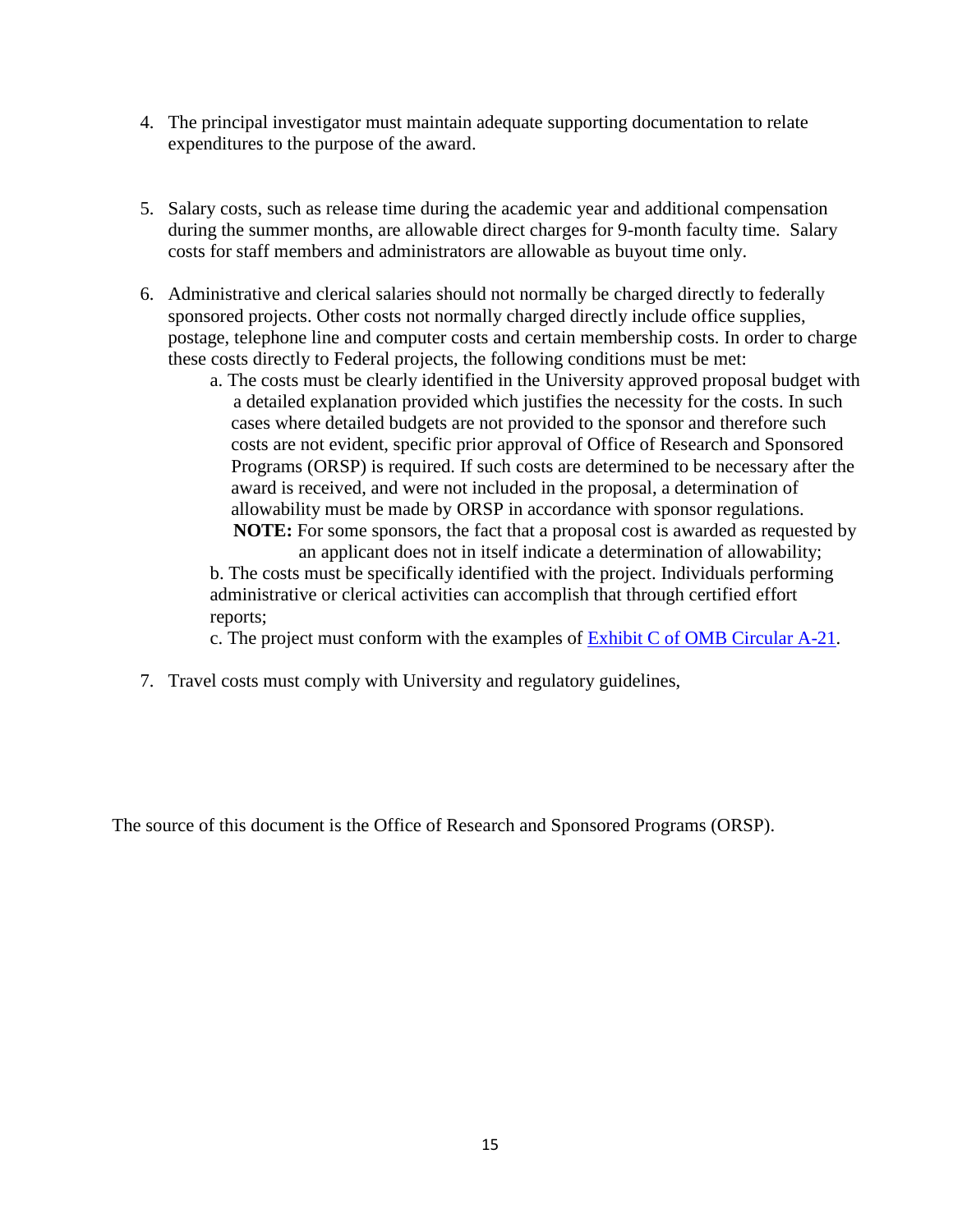# **007 Unallowable Costs**

No. 007 Effective: December 2010 Last Revision: December 2010 Last Reviewed: December 2010 Resp. Office: ORSP Approval: ORSP

### PURPOSE

To establish policy for the accounting of costs which are unallowable charges against federally sponsored projects.

### POLICY

- 1. The following costs are unallowable charges to sponsored projects as either direct costs or as part of the Facilities and Administrative (F&A) rate.
	- a. Advertising, other than for help wanted or for the procurement of goods or services necessary for the performance of the award (e.g. human subjects);
	- b. Alcoholic beverages;
	- c. Bad Debt Expense;
	- d. Entertainment, unless specifically provided for in the award;
	- e. Fines and Penalties;
	- f. First class travel;
	- g. Goods and Services for personal use, such as automobiles;
	- h. Housing and personal living expenses for officers;
	- i. Internal interest expense;
	- j. Memberships in social, dining or country clubs.
- 2. In addition to the specific unallowable costs listed above, costs associated with the following activities are unallowable direct charges to sponsored projects.
	- a. Alumni activities
	- b. Commencement and convocation costs
	- c. Executive and Legislative lobbying
	- d. Fund raising costs
	- e. Investment management costs
	- f. Losses on sponsored agreements
	- g. General Public Relations costs
	- h. Costs for prosecuting claims against the Federal government
	- i. Restricted fund overdrafts

The above list is not all-inclusive and the current federal regulations and the sponsored agreement must also be consulted. For a listing of current federal regulations go to: http://www.whitehouse.gov/omb/circulars a021 2004 : see section J.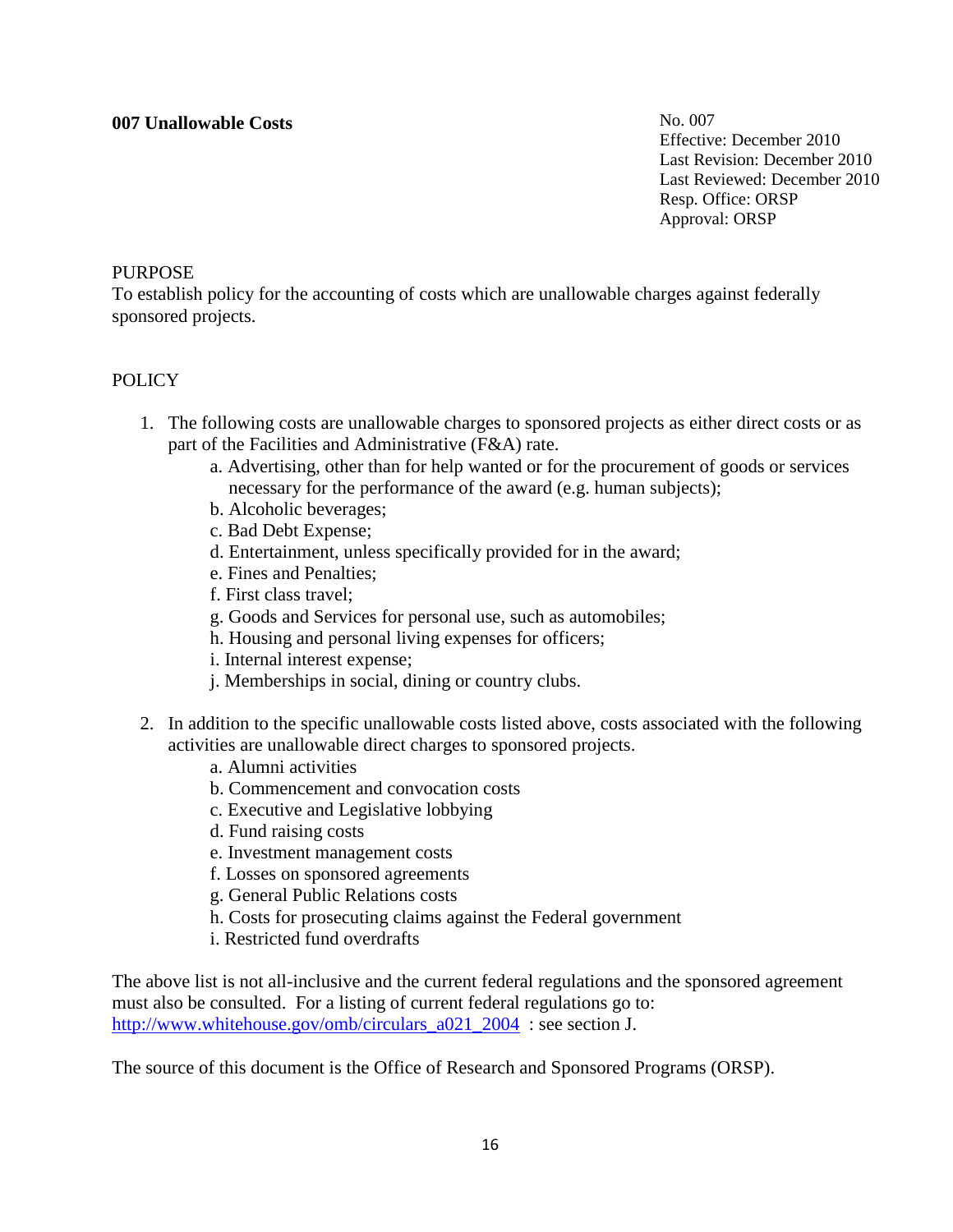# **008 Procurement of Goods and Services**

No. 008 Effective: December 2010 Last Revision: December 2010 Last Reviewed: December 2010 Resp. Office: ORSP Approval: ORSP

#### PURPOSE

To establish responsibility for the procurement of goods and services with sponsored project funds.

### POLICY:

- 1. Goods and services funded by sponsored projects shall be acquired in accordance with established University policy as set forth at <http://www.scranton.edu/finance/index-purchasing.shtml>and any additional restrictions imposed by the sponsor. Any goods or services with a cost greater than \$2500 must obtain 3 competitive bids or complete a sole-source justification form.
- 2. The Office of Research and Sponsored Programs (ORSP), in consultation with the Assistant Controller and General Counsel as appropriate, is responsible for the negotiation, preparation and administration of subawards where a material portion of the scope of work or supported activity is to be accomplished by another institution or organization. The Principal Investigator (PI) will administer the subawards.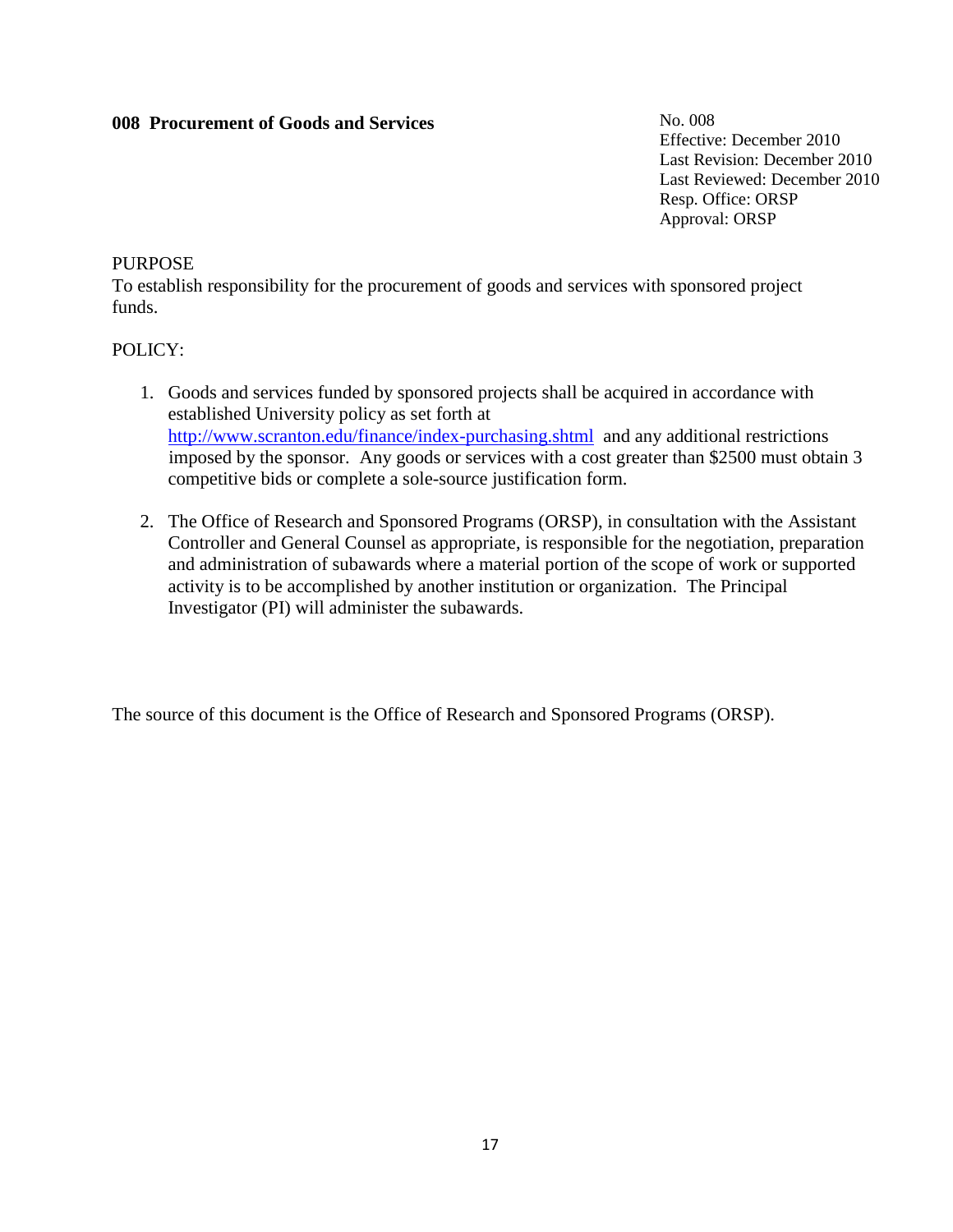# **009 Personnel Activity Effort Reporting**

No. 009 Effective: December 2010 Last Revision: December 2010 Last Reviewed: December 2010 Resp. Office: ORSP Approval: ORSP

#### **PURPOSE**

To comply with the federal Office of Management and Budget's Circular A-21 (Cost Principles for Educational Institutions) and other sponsor requirements for certifying that effort expended on a project is at least commensurate with the salary charged against the sponsored project.

### **POLICY**

- 1. The University utilizes an after-the-fact effort reporting system (ERS) to account for the effort of the following categories of University employees:
	- a. Faculty and all administrative and professional employees paid on sponsored projects;
	- b. Non-exempt permanent weekly paid support staff.
- 2. Individual Time and Effort Report Forms are required to be completed for employees identified in 1.a above for each semester in which a portion of their salary is charged to a sponsored project. This includes the Fall, Spring, and Summer semesters. Summer semester effort reporting is required only for a faculty member whose appointment is for the academic year (i.e., 9 months) and also conducts summer research.
- 3. An Effort Form for employees in 1.b above, who have all or a portion of their salary charged biweekly to a sponsored project is required to be completed on a bi-weekly basis through the payroll time card system.
- 4. The standardized payroll form for weekly paid temporary employees, signed by the employee and their supervisor who uses a suitable means of verification that the work was performed, is the document of record to substantiate salary charges to sponsored projects. This form includes a certification of effort and fulfills the requirements of OMB Circular A-21. Weekly paid temporary employees are not included in ERS.
- 5. The Effort Form must represent, in percentages totaling 100%, a reasonable estimate of an employee's University compensated effort for the period. Faculty must certify their own individual Effort Report Form. Effort reports for other employees in 1a and 1b must be completed and certified either by the employee or the principal investigator (PI), using a suitable means of verification that the reported effort was expended. A suitable means of verification must be in the form of an Effort Report or Time Log. Documentation, electronic or other, must be available and accessible at all times for audit purposes. If an approval is obtained via email, a printed copy must be retained by the Principle Investigator (PI).
- 6. The Effort Forms for faculty must account for all effort for which the University compensates the individual. Even where the number of hours of effort the individual expends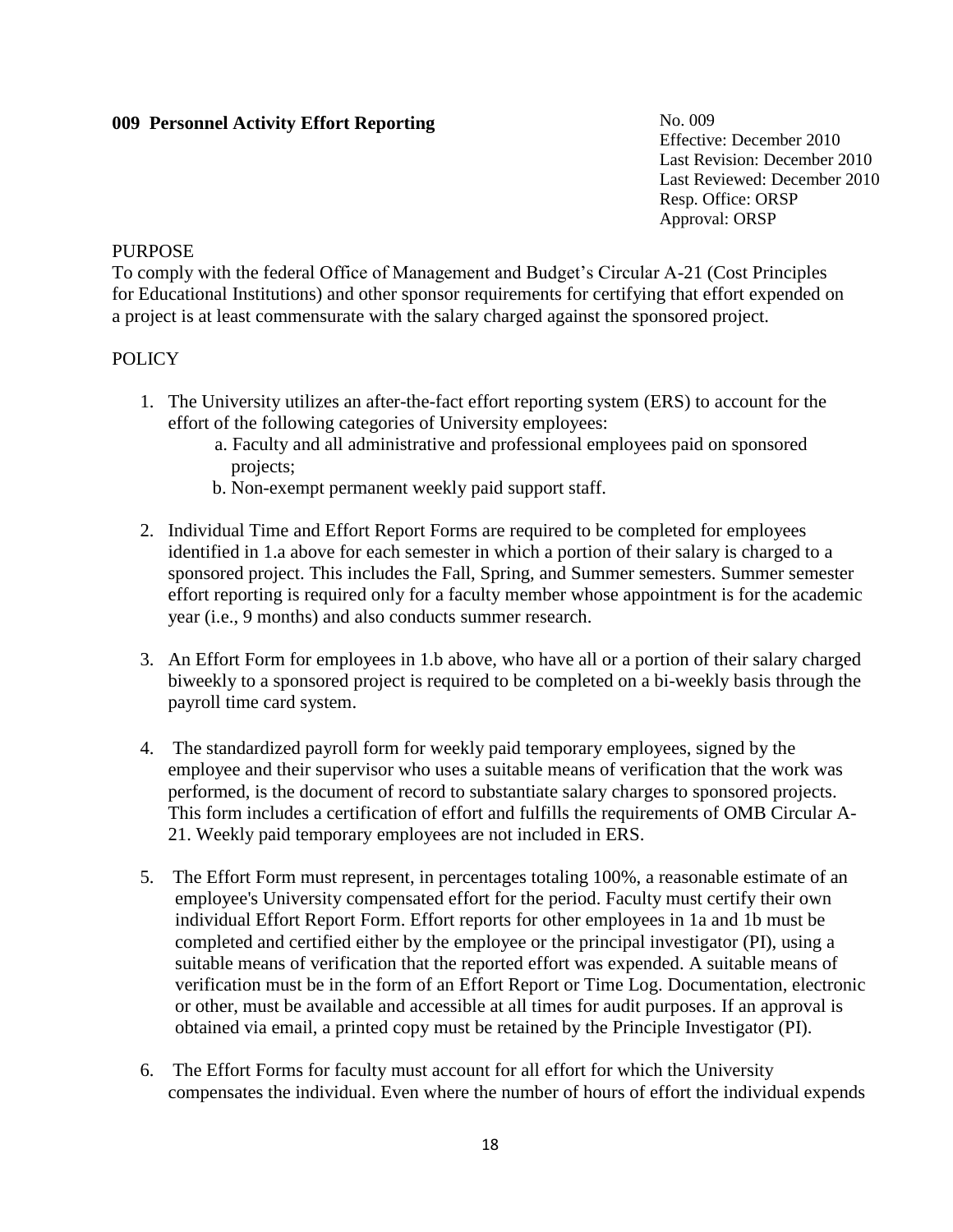each week substantially exceeds the "normal" work week of 35, 37.5, or 40 hours, effort percentages must be based on total effort, not hours.

- 7. University compensated effort includes all research, teaching, administration, service and any other activity for which an individual received compensation from the University.
- 8. Effort distributions should be reasonable estimates of activities, recognizing that research and instruction are often inextricably intertwined and estimates will be necessary in most cases.

| Example: | <b>Based on full 9-month academic year</b> |      |  |
|----------|--------------------------------------------|------|--|
|          | Teaching 21 credits                        | 70%  |  |
|          | <b>Administrative Duties</b>               | 10%  |  |
|          | Committees, etc.                           | 5%   |  |
|          | Grant A                                    | 10%  |  |
|          | <b>Grant B</b>                             | 5%   |  |
|          | Total                                      | 100% |  |

The above is determined using reasonable estimates of the time committed to each respective area. Total must always equal 100%.

- 9. Mandatory or voluntary committed cost sharing must be reported. Where some or all effort of an individual expends on a specific sponsored research project is not funded by the project sponsor but is mandated by the sponsor or where the individual has clearly committed to uncompensated effort to the project in the application, that effort must still be reported.
- 10. PIs are required to complete appropriately certified effort report forms within 30 business days of the end of the semester.
- 11. Cost disallowances on sponsored projects resulting from a PI's failure to complete Effort Report Forms or the certification of inaccurate effort report forms to ORSP will be charged to the department's unrestricted budget.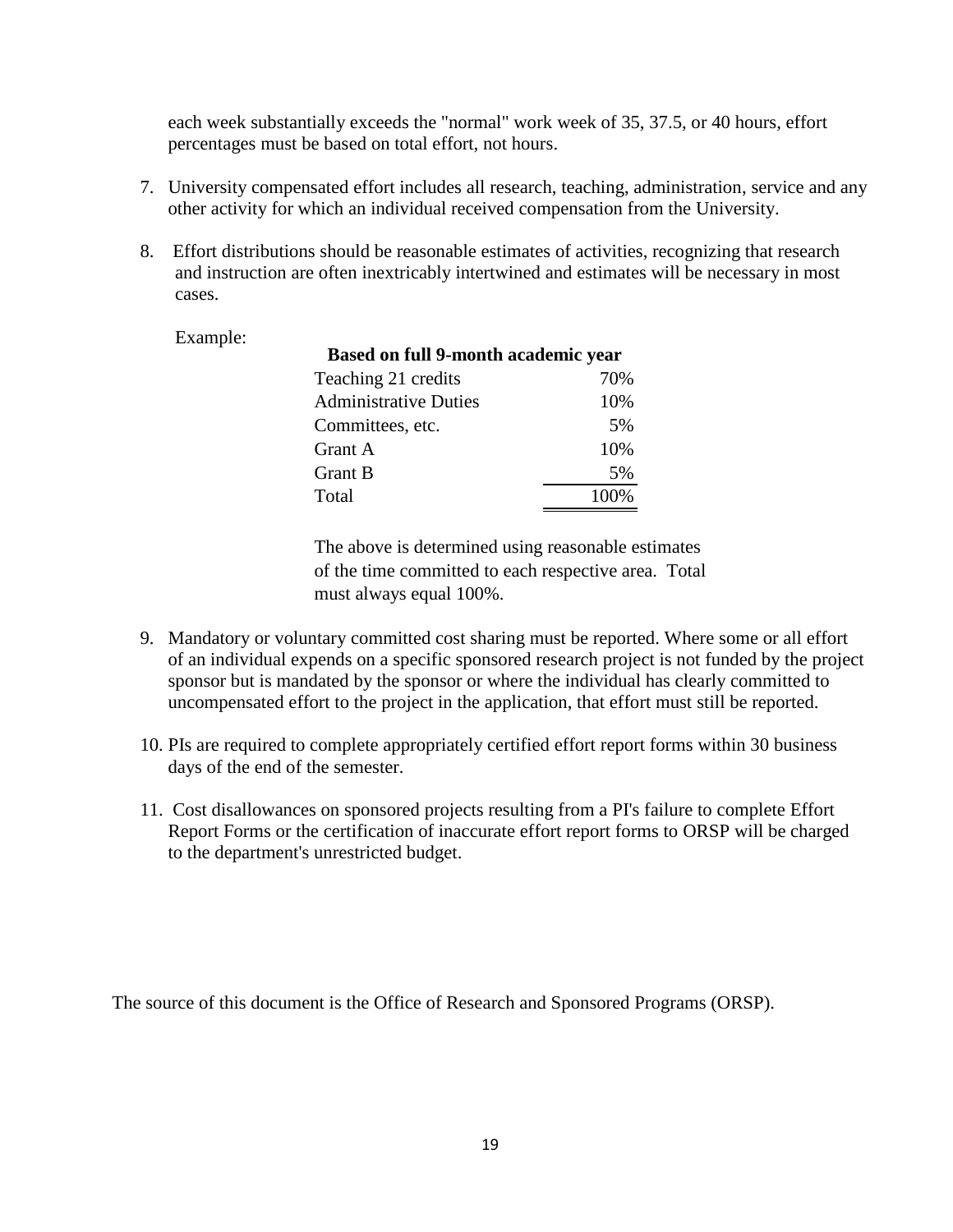# **010 Faculty Summer Effort & Salary**

No. 010 Effective: December 2010 Last Revision: December 2010 Last Reviewed: December 2010 Resp. Office: ORSP Approval: ORSP

#### **PURPOSE**

To define the requirements for faculty having standard 9 month contracts (September-May) who choose to work and receive compensation from a sponsored project during the months of June, July and/or August. The Time and Effort Report Form must be completed and returned to the Office of Research and Sponsored Programs (ORSP).

#### **POLICY**

- 1. Effort devoted and corresponding salary received must be in accordance with sponsor and University policies below.
- 2. Faculty receiving full summer salary from external sponsors for all University uncompensated summer months:
	- a. Are ineligible for time off during that period for which they are being compensated; And
	- b. Must submit a letter in advance to the chair of the department and Dean indicating that they will not take time off during the summer months. Letters must contain at minimum the following language, "I will not be taking vacation during the period for which I am supported by sponsored projects funding." (Certification after the fact on the effort report will be an attestation to that full effort.) Copies of above letters must be forwarded to ORSP.
- 3. Due to the effort commitment to the sponsored project, payment of full summer salary as described in 2. above means that the faculty member cannot engage in other activities, i.e., administrative or academic activities not compensated by the University.
- 4. If a faculty member has formal summer academic or administrative responsibilities, summer compensation and the corresponding effort must be adjusted proportionately.
- 5. Changes reducing effort for the summer months must be reported immediately to ORSP. A payroll distribution adjustment must be made prior to the month end in which the change in effort occurred since the sponsoring agency is not obligated to pay the faculty member for time not worked on the sponsored project(s).
- 6. Faculty having academic year appointments and receiving summer salary from a National Science Foundation grant(s) will be limited to no more than two-ninths (2/9) of their regular academic-year salary. Other sponsors may have other similar or may have no restrictions on summer salaries or payment of a third ninth. NIH Award and Administration Guidelines: [http://www.nsf.gov/pubs/policydocs/pappguide/nsf10\\_1/aag\\_index.jsp?org=NSF](http://www.nsf.gov/pubs/policydocs/pappguide/nsf10_1/aag_index.jsp?org=NSF)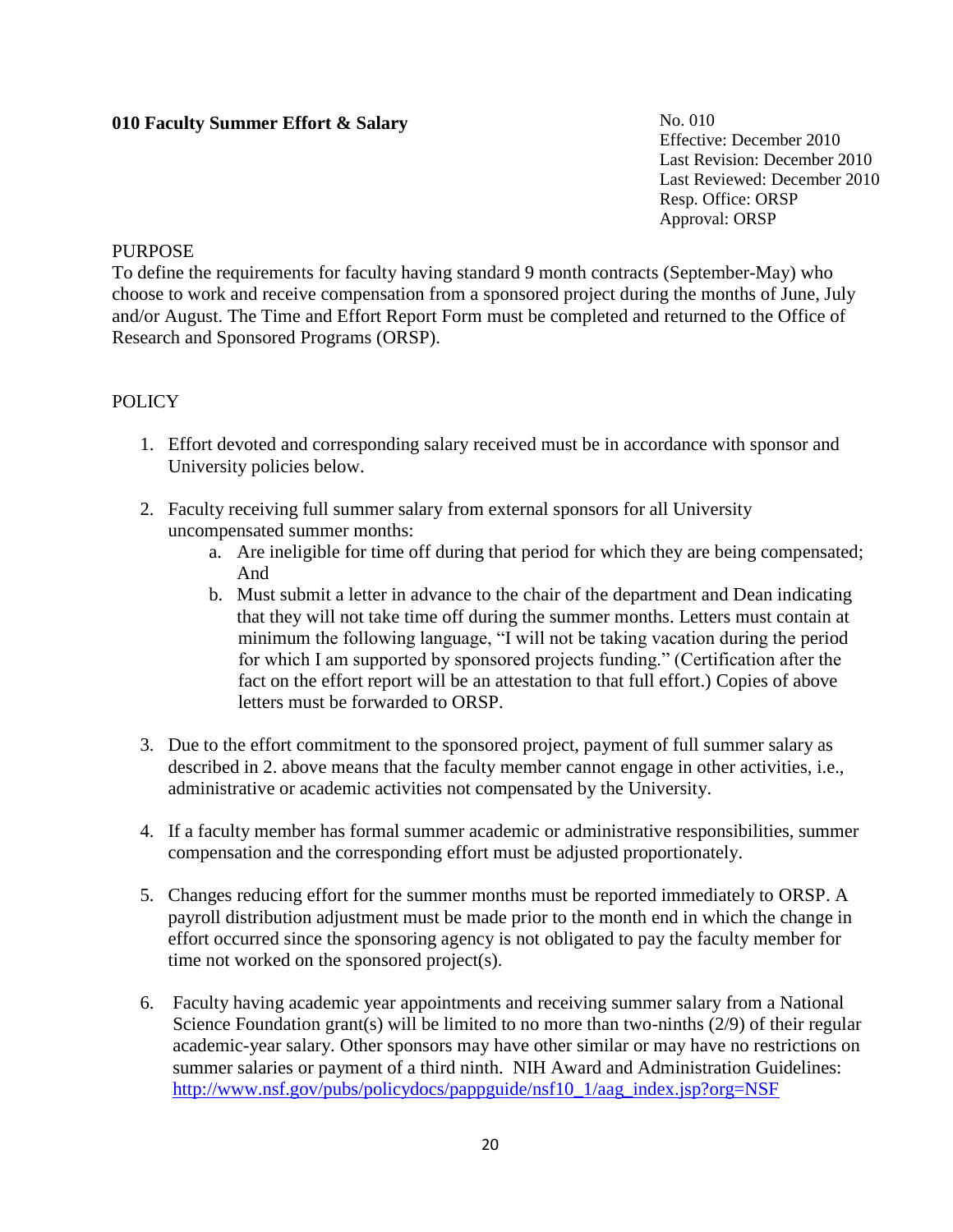7. It is expected that faculty receiving summer salary from a sponsored project will perform such work in their normal place of business unless the work being conducted is off site and a requirement of the project. Any exception will require the approval of the chair, Dean, ORSP, and may require approval of the sponsor.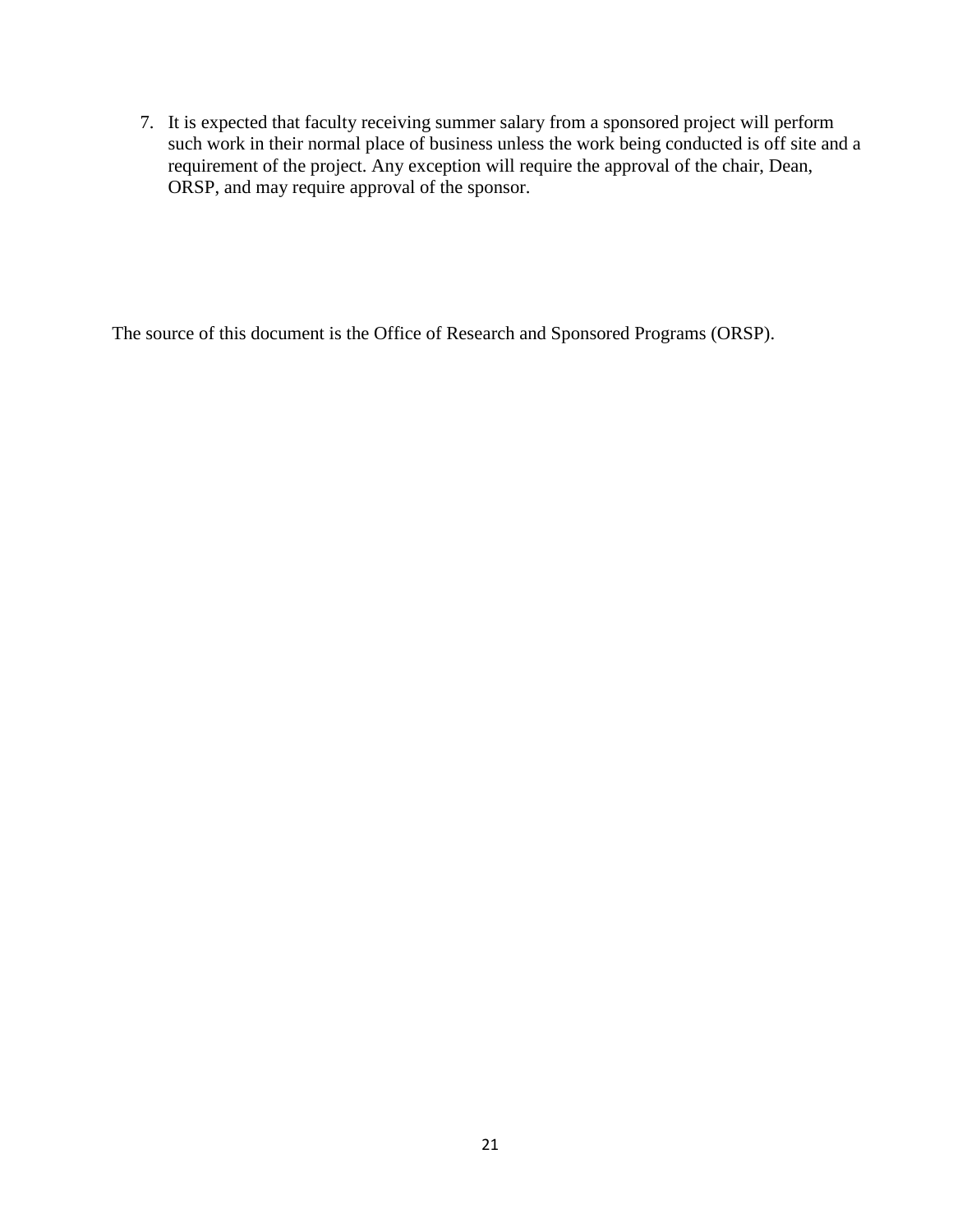# **011 Facilities and Administrative (F&A) Costs**

No. 011 Effective: December 2010 Last Revision: December 2010 Last Reviewed: December 2010 Resp. Office: ORSP Approval: ORSP

# **PURPOSE**

To establish policy regarding the charging of Facilities and Administrative (F&A; commonly referred to as indirect) Costs to Sponsored Projects.

# **DEFINITION**

The total costs of a sponsored project include (a) those directly attributable to its performance, e.g., salaries of project personnel, supplies, materials, equipment and travel, and (b) F&A costs, e.g., depreciation of buildings and equipment, utilities, administration and libraries. These latter costs are recovered through the application of an F&A cost rate, calculated in accordance with the cost principles set forth in the Office of Management and Budget Circular A-21 (Cost Principles for Educational Institutions).

# POLICY

- 1. It is the policy of the University to charge all sponsored projects F&A costs at the appropriate federally approved rate. The only exceptions to this policy are as follows:
	- a. Awards from not-for-profit sponsors which have a stated policy of awarding funds with an F&A cost at other than the negotiated rate, e.g., foundations and charitable organizations; and
	- b. Other awards which have been specifically approved by the Director of the Office of Research and Sponsored Programs at an F&A cost rate other than the negotiated rate in accordance with Item 2.
- 2. All waivers of F&A cost recovery on sponsored projects must be approved by the Director of the Office of Research and Sponsored Programs (ORSP). PI's requesting a F&A waiver must complete the F&A Cost Waiver Request Form.

**NOTE**: F&A costs are relied on in the University budget, therefore every effort should be made not to forego any allowable F&A funds.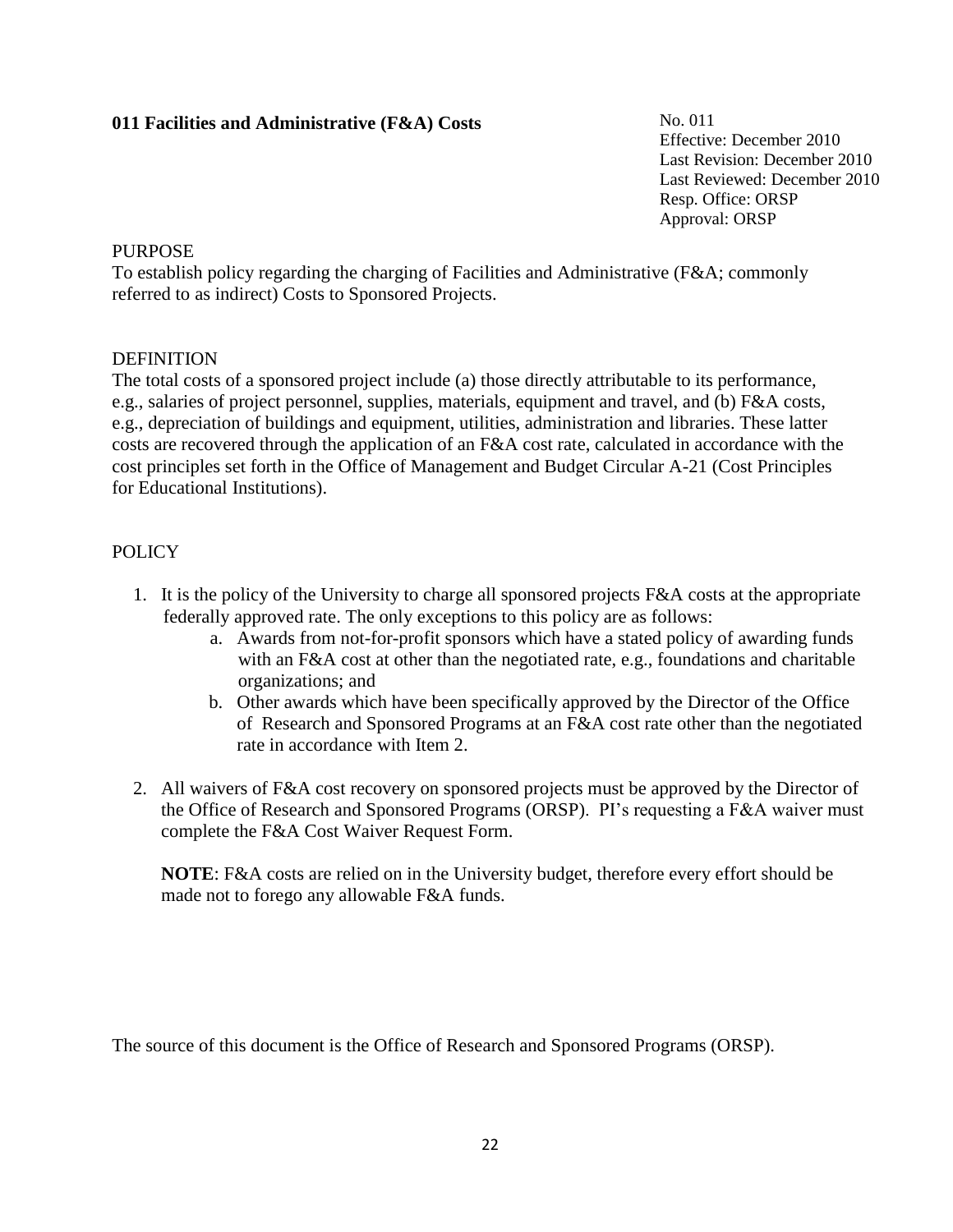# **012 Cost Sharing/Matching Requirements**

No. 012 Effective: December 2010 Last Revision: December 2010 Last Reviewed: December 2010 Resp. Office: ORSP Approval: ORSP

#### PURPOSE

To establish policy for the identification, funding, accounting, and reporting of cost sharing or matching requirements in conjunction with a sponsored project.

#### DEFINITION:

Cost Sharing or matching means that a specific portion of the project or program costs is not funded by the sponsor.

# Types of Cost Sharing:

- 1. Mandatory: Refers to those costs which are either required by the terms of the award or by federal statute that the University must contribute toward the project in order for an award to be made.
- 2. Voluntary Committed: Any cost associated with a project, which has been identified in the proposal, but for which funding has not been requested from the sponsor. Some common examples include:
	- a. A percentage of effort for faculty or senior researchers included in a proposal budget or stated in the text of the proposal for which compensation is not requested; and
	- b. The purchase of equipment for the project, identified in the proposal, for which funds have not been requested.
- 3. Voluntary Uncommitted: Any cost associated with a project and not funded by the sponsor, which has not been identified in the proposal, or in any other communication to the sponsor as a commitment of the University. Effort of faculty or senior researchers that is over and above that which is committed and budgeted for in a sponsored agreement:
	- a. Donated faculty effort on a project over and above that which was proposed for the project; or
	- b. Academic year effort on a project for which only summer salary was proposed also would be considered uncommitted cost sharing if such effort were not listed either on the budget page, or in the body of the proposal.
- 4. In-kind: Refers to the requirement of some sponsored projects that the grantee is responsible for participating in the cost of the project in the form of non-cash contributions. Importantly, all federally funded research programs must have some level of committed faculty (or senior researcher) effort, paid or unpaid by the Federal government. The exceptions to this requirement are training grants, dissertation support, limited purpose awards, e.g., travel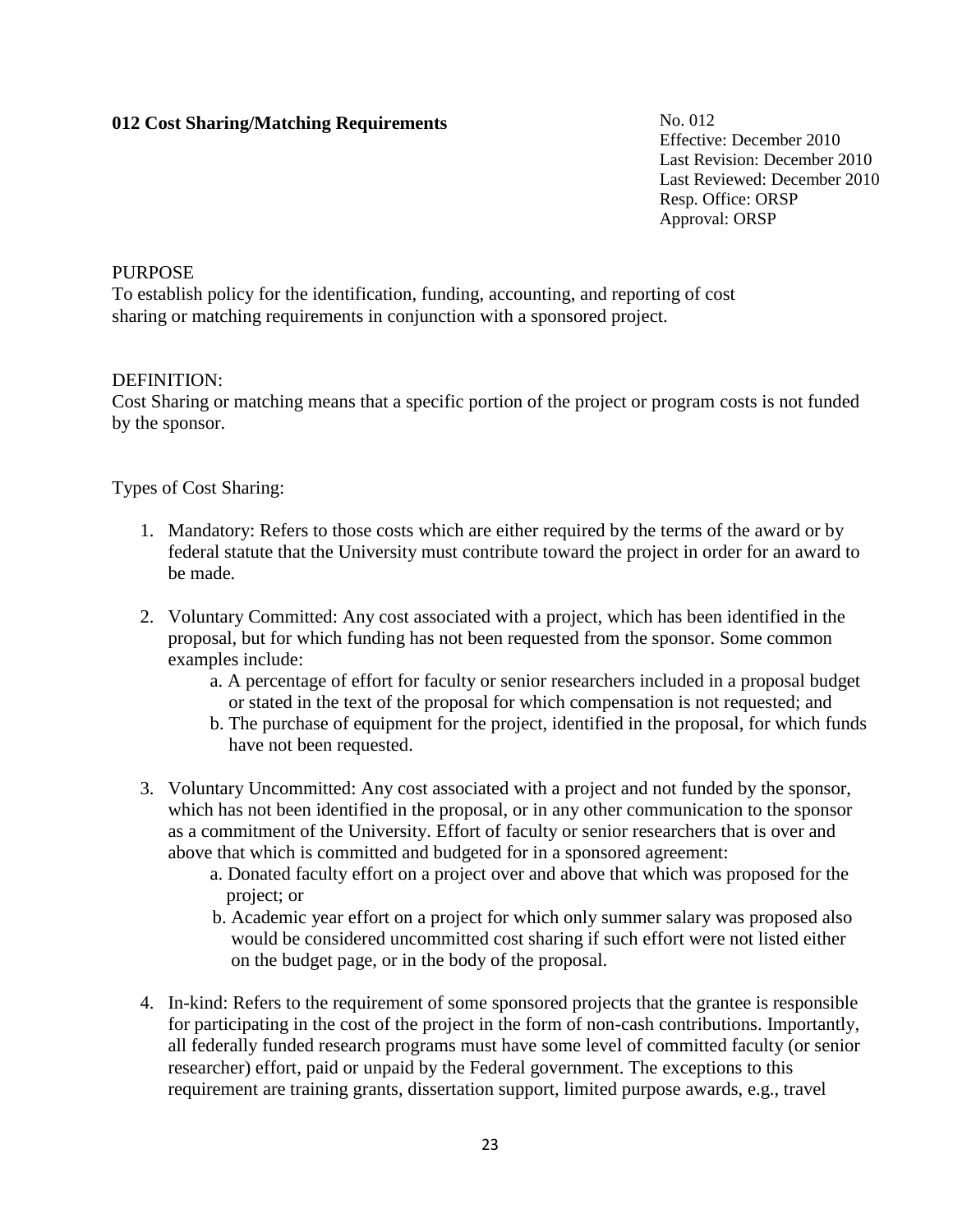grants, conference support, or when salary support is provided by another funding source such as career awards. In addition, all non-federally funded sponsored programs (including clinical trials) must have some level of committed faculty (or senior researcher) effort, paid or unpaid by the sponsor.

OMB Circular A-110 Requirements for cost sharing on Federal awards to be acceptable: All contributions, including cash and third party in-kind shall be accepted as part of the recipient's cost sharing or matching when such contributions meet all of the following criteria:

- The costs are allowable in accordance with OMB Circular A-21;
- Are verifiable from the recipients records;
- Are not included as contributions for any other federally-assisted project or program;
- Are necessary and reasonable for proper and efficient accomplishment of project objectives;
- Are not paid by the federal government under another award, except where authorized by federal statute to be used for cost sharing or matching;
- Are provided in the approved budget when required by the federal awarding agency; and
- Are incurred during the period of the award.

Additional Considerations:

- 1. University policy is to provide only the minimum amount of cost sharing necessary to meet sponsor's requirements.
- 2. Compliance with Federal regulations and cost accounting standards requires that all cost shared expenses be treated in a consistent and uniform manner in proposal preparation and in the financial accounting and reporting of these expenses to sponsors.
- 3. Mandatory or voluntary committed cost sharing or required in-kind matching must be clearly indicated on the EFPA.
- 4. A Cost Share Form must be attached to the proposal detailing the proposed cost sharing, and list the source of funding for the cost shared expense. Contact the Office of Research and Sponsored Programs (ORSP) for specific square foot values when using University-owned classroom/facility spaces for cost share.
- 5. The principal investigator is responsible for maintaining records of all project related costs, which represent cost sharing and in-kind, and must be provided to Assistant Controller.
- 6. Funds used to meet matching requirements may be used only once.

# **Note:**

Effort devoted to a project over and above the effort charged to the project, (or formally cost shared) need not be identified and reported if there is no reduction to other teaching or research and/or any other duties.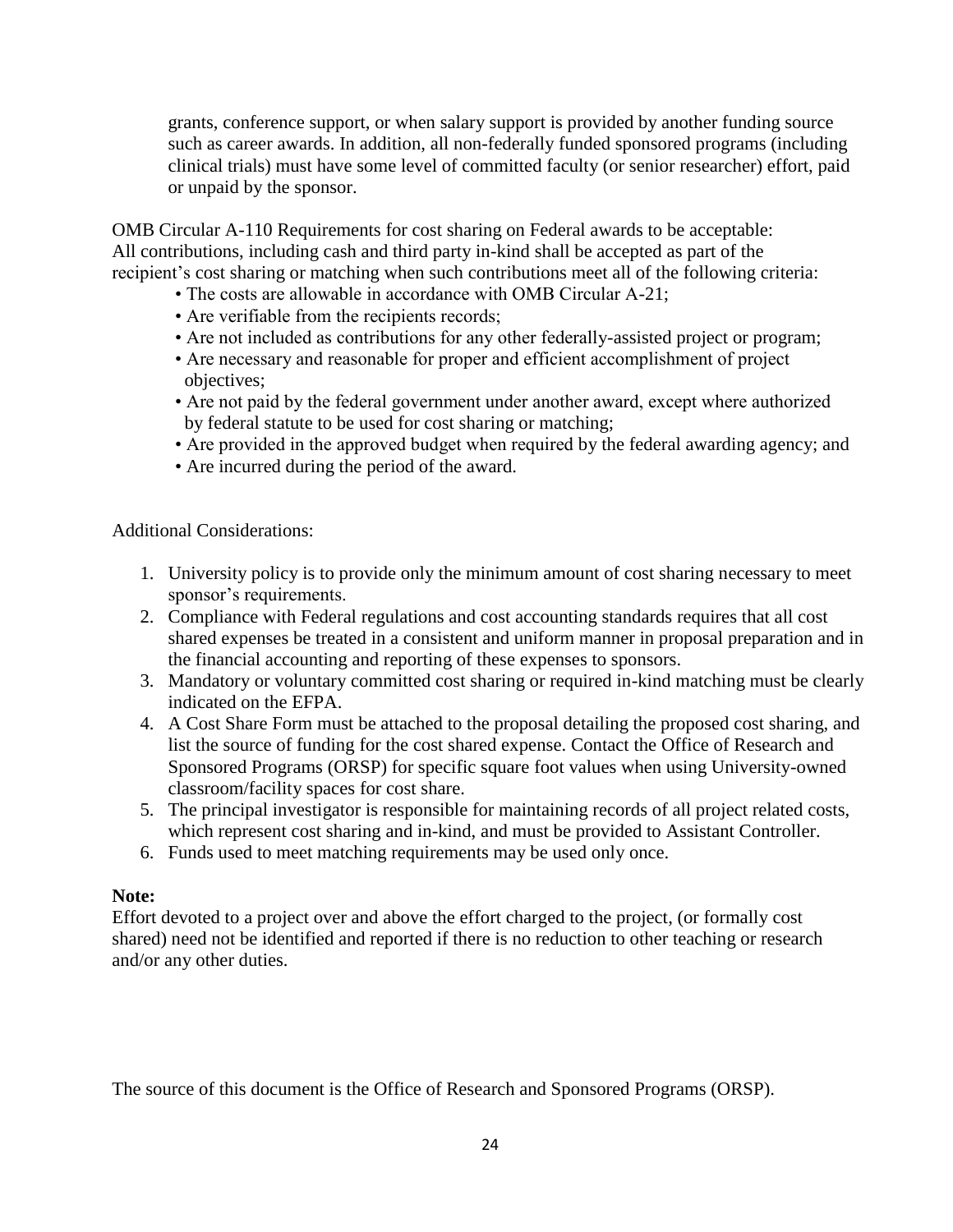# **013 Accounting for Program Income**

No. 013 Effective: December 2010 Last Revision: December 2010 Last Reviewed: December 2010 Resp. Office: ORSP Approval: ORSP

#### **PURPOSE**

To establish accounting policy for program income earned on sponsored projects. Certain sponsored projects generate income which, depending on sponsor regulations or the terms of the award, either is required to be remitted to the sponsor, or may be used as additional project support.

#### **DEFINITION**

Program income is gross income earned that is directly generated by a sponsored activity or earned as a result of the sponsored activity. Federal agency codifications generally provide three alternatives for accounting for program income:

a) Additive method whereby the income is added to the funds committed to the project to further the objectives of the award;

b) Matching, used to finance the non-federal share of the project; or

c) Deductive method whereby the funds are used to reduce the federal share of the project. The required method varies by sponsoring agency. Program income earned on non-federal awards must be accounted for according to the terms and conditions of the award.

#### POLICY

- 1. The Assistant Controller will establish a separate fund to account for program income when the additive method is required. At the Assistant Controller's discretion, a separate fund may not be required under circumstances wherein the amount of program income is normal, i.e., less than \$5,000. The fund will have the same F&A rate as the sponsored project fund.
- 2. When the deductive method is required, the program income must be deposited and accounted for in the fund established for the sponsored project.
- 3. When the matching method is required, program income will be treated in accordance with the Office of Research and Sponsored Programs (ORSP) cost sharing procedures.
- 4. The deductive method will necessitate that PBIL (Project Billable Amount for the fund) be reduced by the amount of program income since the income is required to off-set the sponsor share of the project cost.
- 5. Types of program income include, but are not limited to:
	- a. Income from fees or service performed;
	- b. Income from the sale of pamphlets or written material;
	- c. Rental fees; or

d. Proceeds from the sale of tangible property or items fabricated under an Award. **Note:** Income earned from license fees and royalties on patents and copyrighted material is not considered program income for federal awards unless agency regulations or the terms and conditions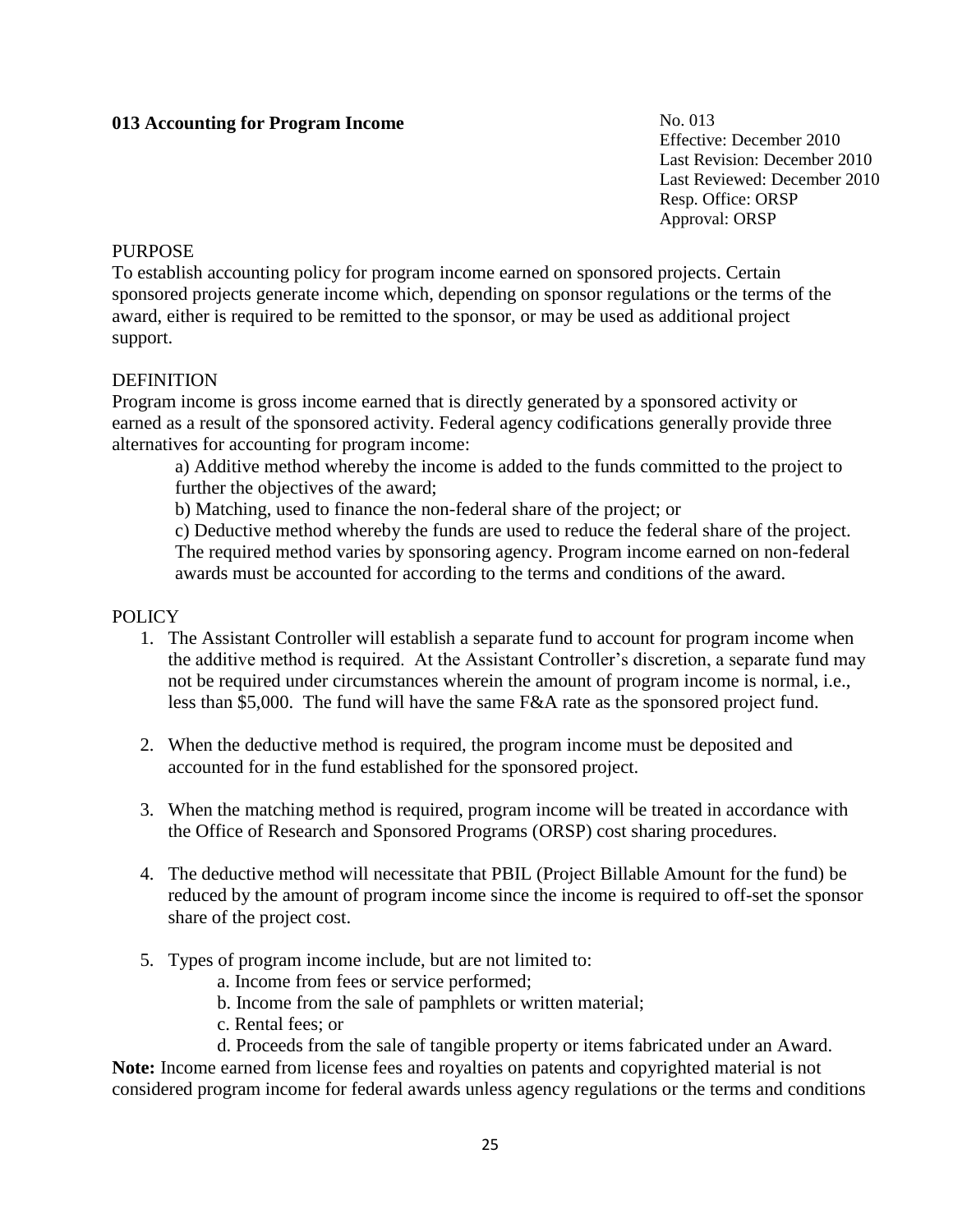of the award provide otherwise. Additionally, tuition and fees received for courses taught by an employee performing under a grant are not considered program income. Refer also to the terms and conditions of non-federal awards for the requirements related to patent and copyright income.

- 6. Awards in which Gross Program income may be off-set by the costs of collecting the income to enable reporting Net Program Income, the Program Income fund is to be set-up to account separately for the costs of collecting and spending the Program Income.
- 7. The Assistant Controller has the responsibility to report program income earned, and, when applicable, to either remit such income to the sponsor or to apply the income as funding for related project expenses in accordance with sponsor requirements.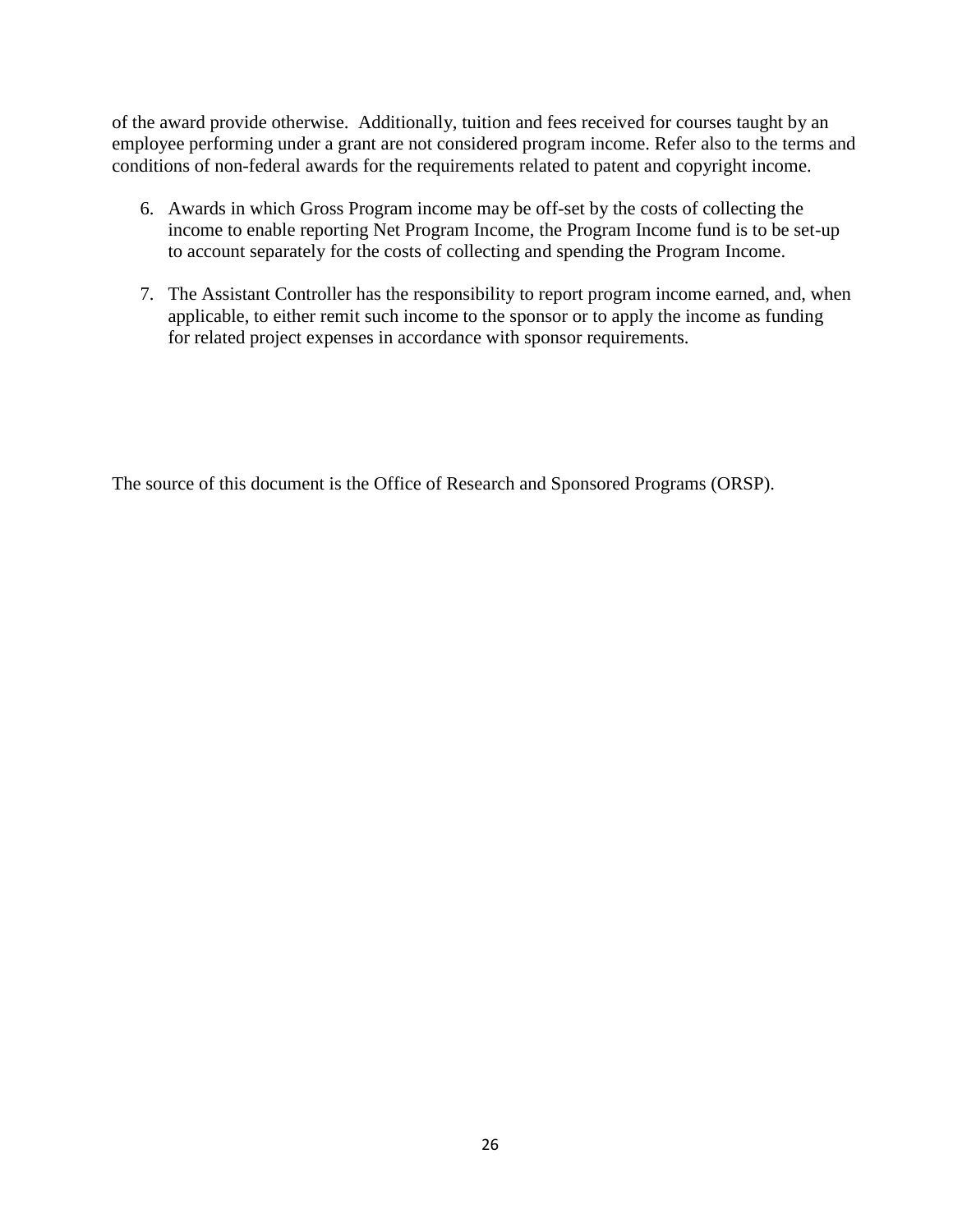# **014 Sponsored Project Payments**

No. 014 Effective: December 2010 Last Revision: December 2010 Last Reviewed: December 2010 Resp. Office: ORSP Approval: ORSP

### **PURPOSE**

To establish the authority and responsibility for the deposit of payments for sponsored projects.

### **POLICY**

.

- 1. The Assistant Controller has the sole authority and responsibility for the deposit of cash received as payment for sponsored projects, and for the identification and posting of those payments to the appropriate sponsored project fund.
- 2. Checks and accompanying correspondence received representing payment on sponsored projects must be forwarded to the Assistant Controller immediately upon receipt.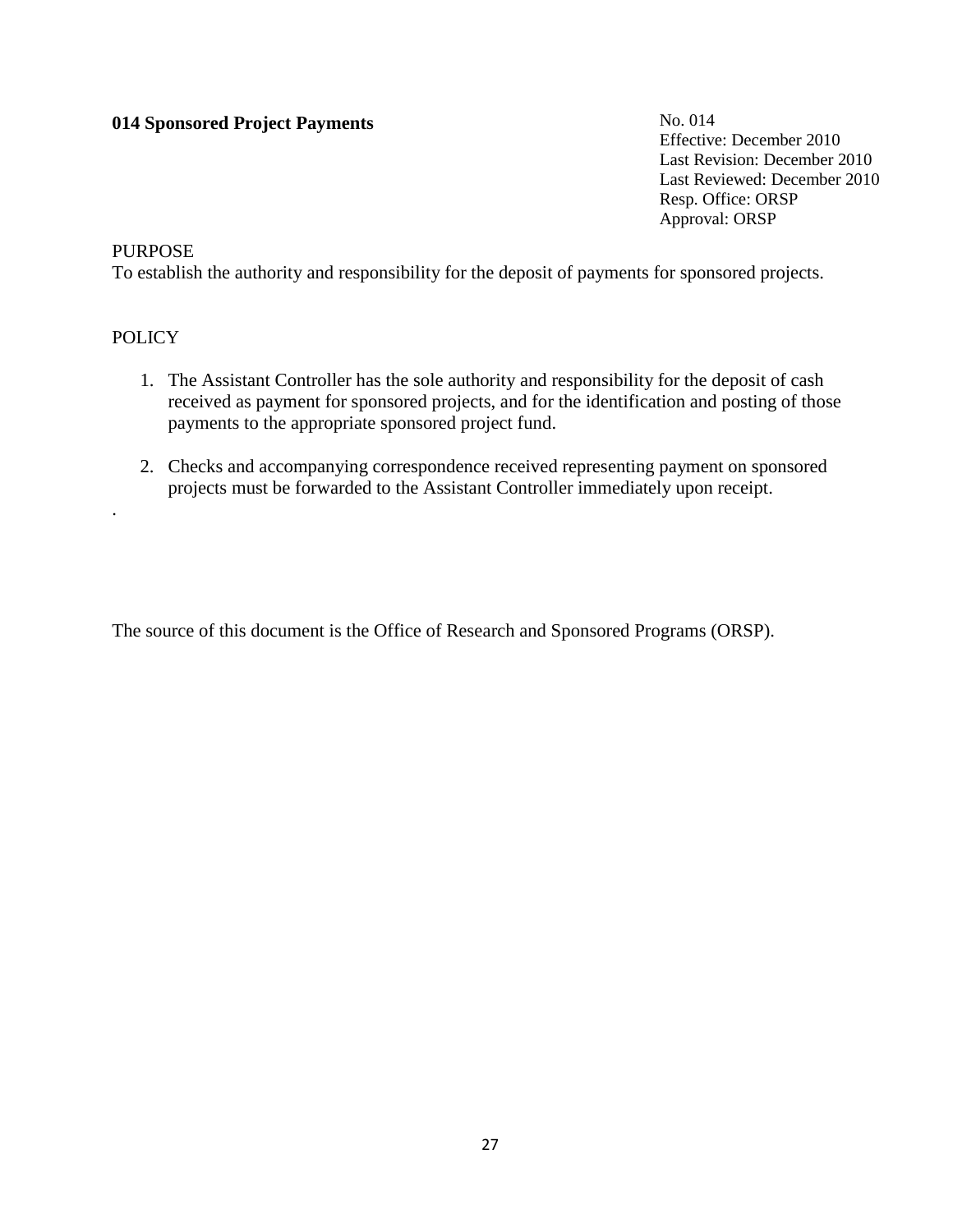# **015 Direct Billing**

No. 015 Effective: December 2010 Last Revision: December 2010 Last Reviewed: December 2010 Resp. Office: ORSP Approval: ORSP

#### **PURPOSE**

To establish responsibility for the direct billing of sponsored project expenses.

#### POLICY

- 1. The Assistant Controller is responsible for issuing requests for advance payment, payment by schedule, invoices, vouchers and any other financial instrument required to effect funding under sponsored project agreements. Exceptions to this responsibility must receive the prior approval of Office of Research and Sponsored Programs (ORSP).
- 2. ORSP is authorized to issue a payment request, if necessary, to legally execute an agreement between the University and a sponsor.
- 3. The financial accounting system represents the official record supporting any invoice or voucher issued.
- 4. ORSP and the Assistant Controller are authorized to conduct reviews to ensure that expenditures billed to a sponsor are authorized and allowable under terms and conditions of awards and are in accordance with University and sponsor policy.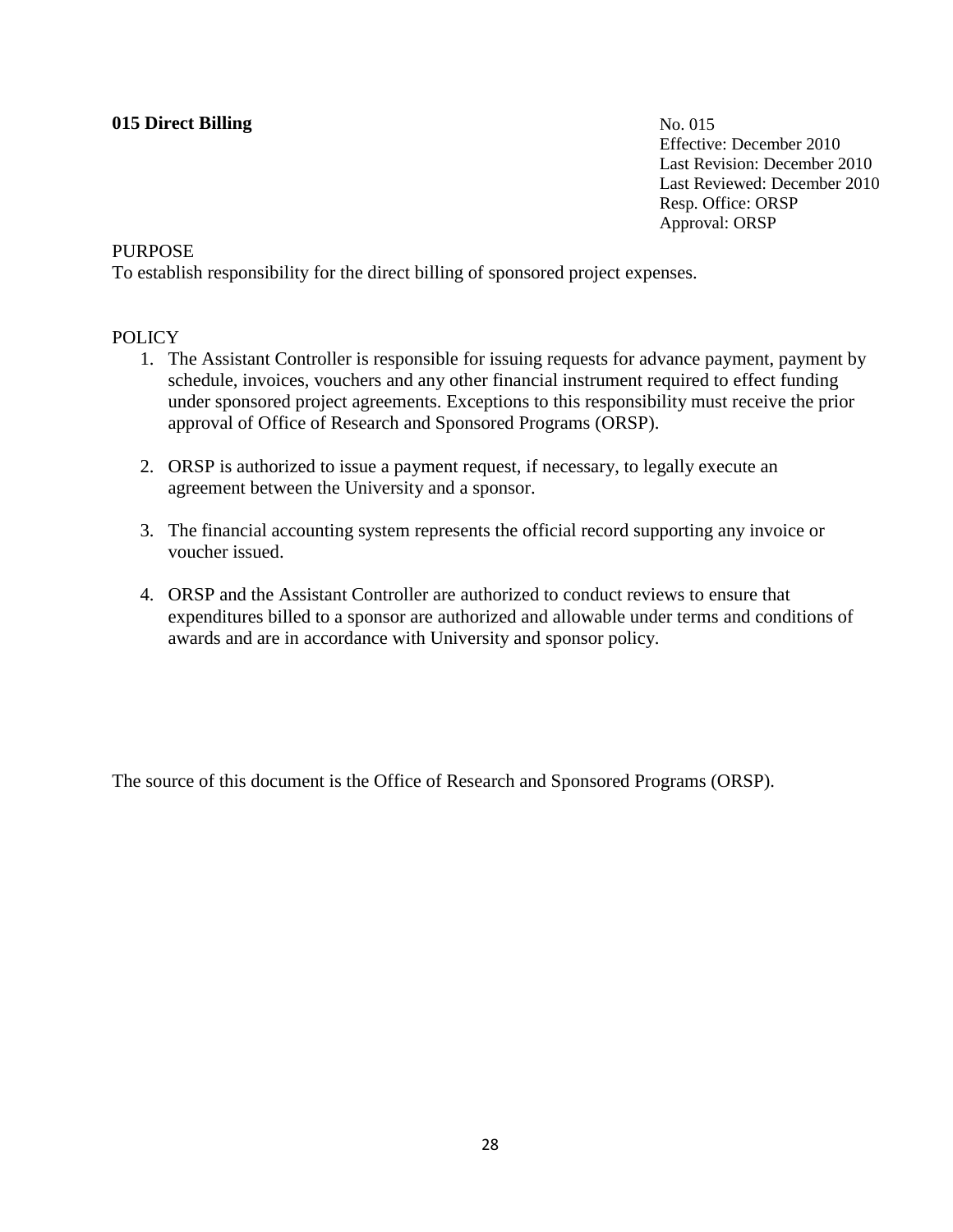# **016 Delinquent Payment/Nonpayment of Project Costs by Sponsors**

No. 016 Effective: December 2010 Last Revision: December 2010 Last Reviewed: December 2010 Resp. Office: ORSP Approval: ORSP

### **PURPOSE**

To establish responsibility for the resolution of delinquent payment and/or nonpayment of project costs by sponsors.

### **POLICY**

- 1. The Office of Research and Sponsored Programs (ORSP) or the Assistant Controller will notify the principal investigator in the event that collection on invoices submitted to sponsors or scheduled payments due from sponsors are unduly delinquent or in question. Notification will be made as soon as the information is available. In addition, it is the responsibility of the principal investigator to notify the Director of ORSP of any unduly delinquent or in question invoices or scheduled payments.
- 2. ORSP, in consultation with the Principal Investigator, will be responsible for ascertaining the reasons for nonpayment.
- 3. In the event that it is determined that payment for costs incurred is not forthcoming, ORSP, in conjunction with the principal investigator, the Assistant Controller, the Treasurer, and General Counsel may seek legal remedy, if warranted.
- 4. Should all prudent collection efforts fail, as determined by the officials listed above, uncollectible claims will be written-off to the department of the PI(s).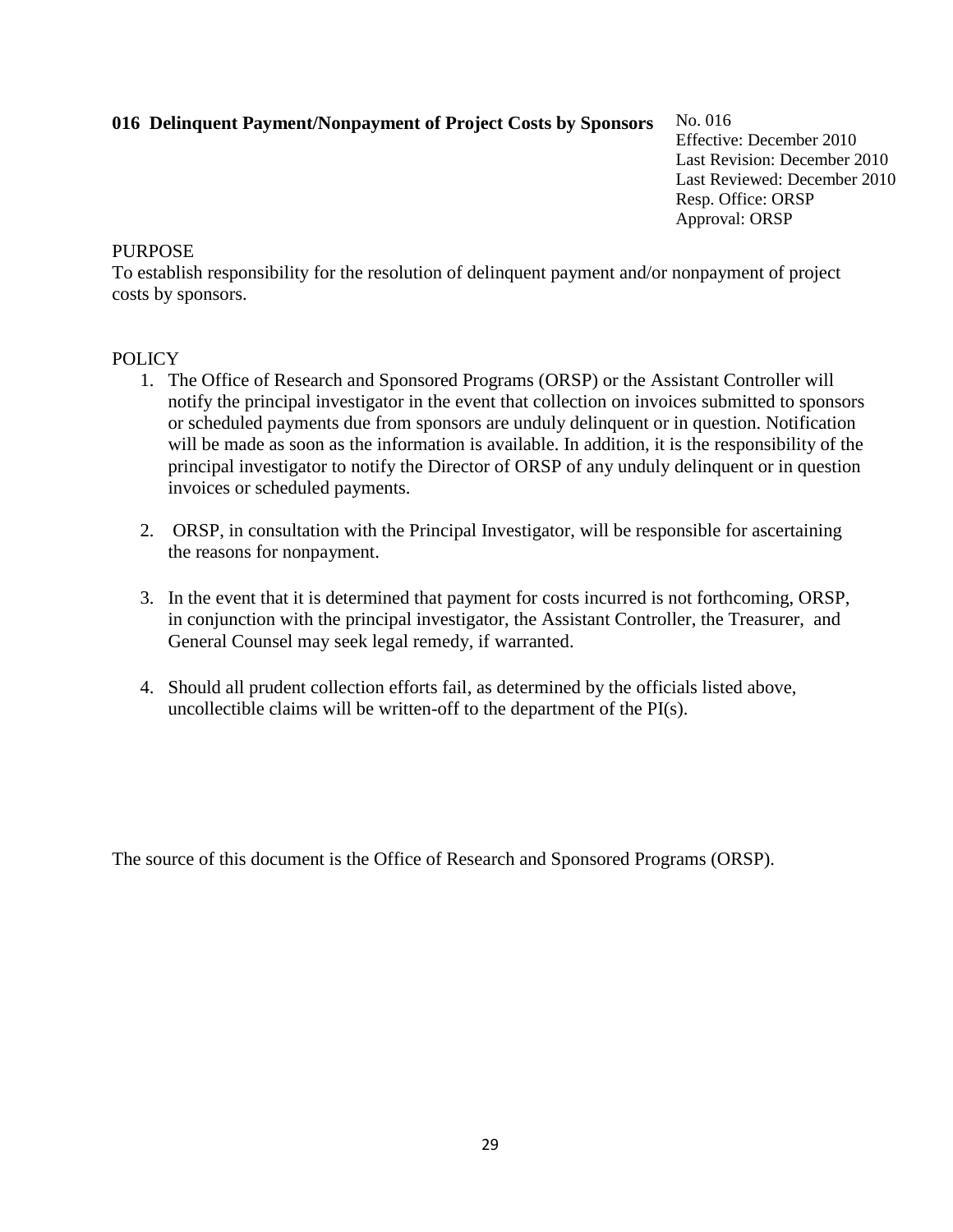# **017 Interim and Final Financial Reports**

No. 017 Effective: December 2010 Last Revision: December 2010 Last Reviewed: December 2010 Resp. Office: ORSP Approval: ORSP

### **PURPOSE**

To ensure compliance with Office of Management and Budget Circular A-110 (Uniform Administrative Requirements for Grants and Agreements with Institutions of Higher Education, Hospitals, and Other Nonprofit Organizations) as codified by the federal grant making agencies and other sponsors' policies regarding the timely submission of financial reports of expenditures.

# **POLICY**

- 1. The Office of Research and Sponsored Programs (ORSP), in conjunction with the Assistant Controller, is responsible for the preparation and submission of interim and final financial reports required under sponsored project agreements. They are also responsible for maintaining procedures required to ensure full compliance with the financial reporting of all such agreements.
- 2. Interim and final financial reports must be submitted by the due date prescribed by the terms of the award. These reports will be retained in accordance with the sponsor's and the University's record retention policy.
- 3. The general ledger system represents the official record supporting all required financial statements.
- 4. The Assistant Controller has the authority to request documentation in support of any questioned charge, as well as the authority to exclude from any financial billing or reporting all costs deemed questionable and/or unsupported.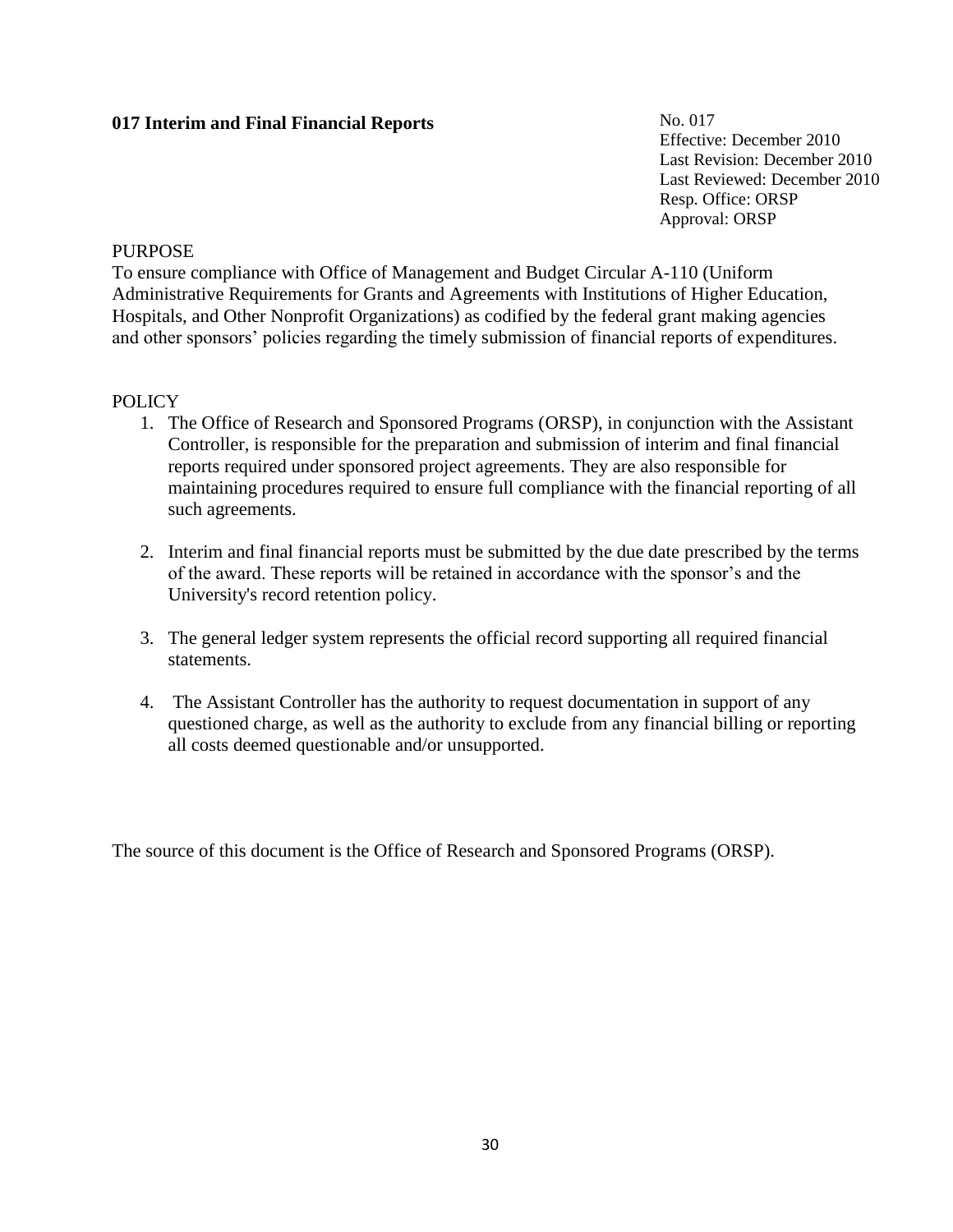# **018 Compliance with Subrecipient Standards of OMB Circular A-133**

No. 018 Effective: December 2010 Last Revision: December 2010 Last Reviewed: December 2010 Resp. Office: ORSP Approval: ORSP

#### **PURPOSE**

To establish responsibility for compliance with the Office of Management and Budget ("OMB") Circular A-133 (Audits of States, Local Governments, and Non-Profit Organizations) as it relates to the University's responsibilities in making awards to subrecipients subject to A-133.

#### **POLICY**

- 1. Prior to submitting a University proposal to a federal sponsor that includes any subrecipient, the Office of Research and Sponsored Programs (ORSP ) will ensure that the subrecipient has supplied the University with a Subrecipient Commitment Form signed by an authorized institutional official, a completed and signed SF424 cover page, scope of work, budget, and Facilities and Administrative (F&A) Cost Rate Agreement if applicable. ORSP should be notified by the Principal Investigator (PI) in the event of any subsequent modifications to the budget or Scope of Work.
- 2. In cases where prior experience with the subrecipient or the nature of the organization indicates additional risk\*, the following conditions may be imposed:
	- perform site visits of subrecipient review of financial and programmatic records and observation of operations;
	- additional documentation will be required with requests for reimbursement;
	- payments will be made on a cost-reimbursable or milestone basis; and
	- references regarding other awards performed for federal sponsors.

Factors such as the size of the subaward, the complexity of the compliance requirements, and risk of subrecipient non-compliance as assessed by the University may influence the nature and extent of monitoring procedures.

#### \*Additional Risk Examples:

**Example 1:** The University engaged Company A on a prior sponsored program. Company A failed to submit data to support research findings and did not provide supporting documentation for invoices. Company A is now considered a high-risk subrecipient by the University.

**Example 2**: The University wants to engage College B as a subrecipient. College B has had two years of financial audits with significant findings. College B is considered a high-risk subrecipient by the University.

3. The PI is responsible for monitoring the activities of subrecipients, as necessary, to ensure that Federal awards are being used for their authorized purpose and that performance goals are achieved. In doing so, the PI is required to review and approve all technical and financial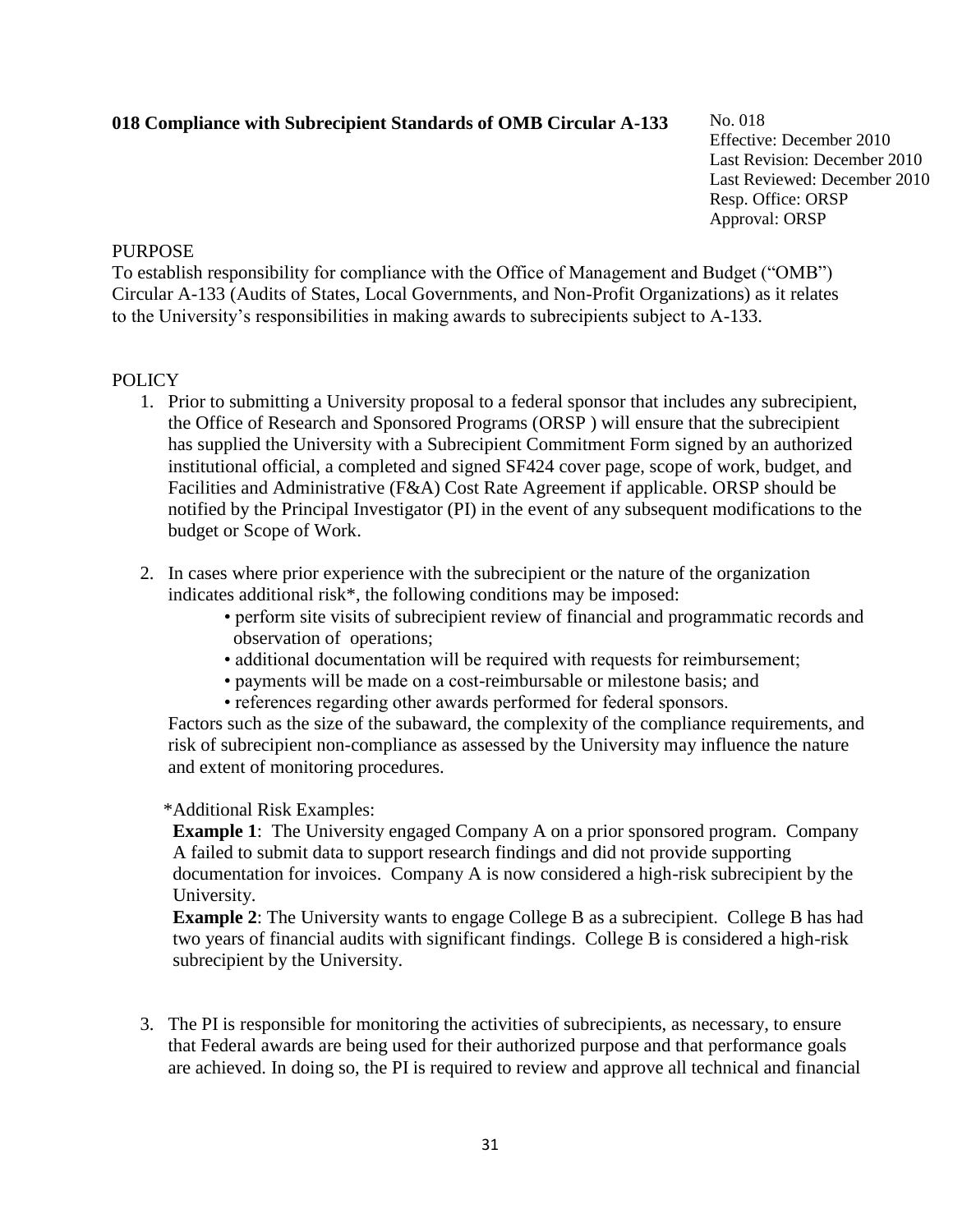reports (including invoices). PI concerns regarding the contents of any required report(s) must be brought to the immediate attention of ORSP.

- 4. ORSP will advise subrecipients of requirements imposed on them by Federal laws, regulations and the provisions of contracts, grant or collaborative agreements as well as any supplemental requirements imposed by the University.
- 5. PIs must utilize the Subrecipient Commitment Form to request both an initial subaward agreement and all subsequent modifications to that agreement. The PI is required to sign all subaward and subaward modification requests, verifying that the information on the request form is accurate and that a current subrecipient is performing according to the provisions of the subaward agreement.
- 6. The Assistant Controller will generate a list of subrecipients once each year and will request each subrecipient to submit an Annual Subaward Monitoring Form. If a subrecipient fails to submit its correspondence in a timely fashion, University of Scranton will take such action as necessary, including withholding of payment to the subrecipient.
- 7. The Assistant Controller is responsible for reviewing submissions from Subrecipients to identify those with findings related to Federal awards provided by the University.
- 8. For ongoing subawards, in those instances where audit findings impact the University, The Treasurer's Office will discuss the findings with ORSP and the principal investigator to determine an appropriate plan of action which may include adjustment of the University's records, demand repayment from the subrecipient, or other remedial action.
- 9. ORSP will ensure that subawards contain language permitting the University and/or its auditor's access to the subrecipient's records and financial statements as necessary for the University to comply with OMB Circular A-133.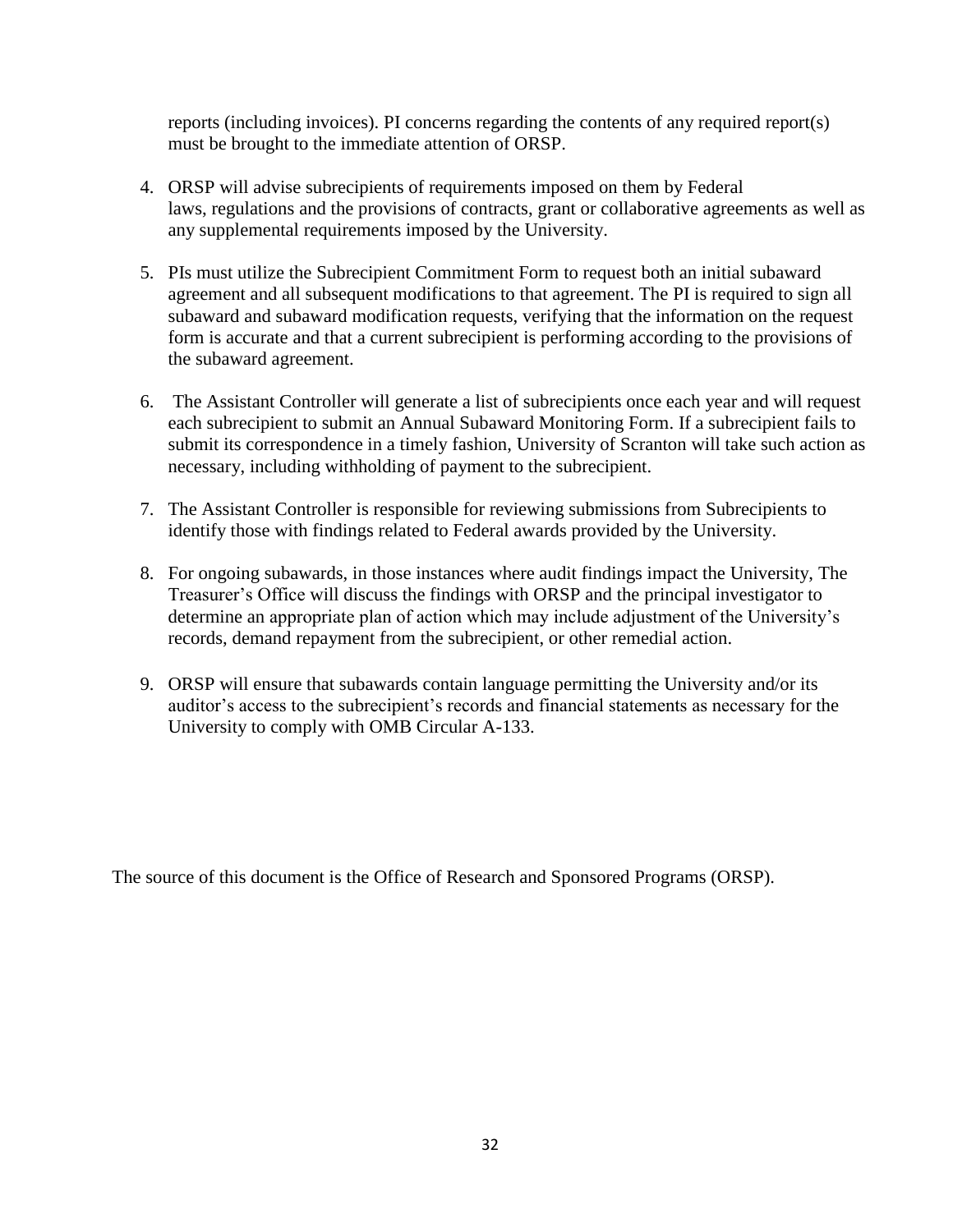# **019 External Audits**

No. 019 Effective: December 2010 Last Revision: December 2010 Last Reviewed: December 2010 Resp. Office: ORSP Approval: ORSP

#### **PURPOSE**

To establish responsibility for the coordination of external audits, reviews, inquiries, and investigations of sponsored projects.

### **POLICY**

- 1. Requests from an outside agency to conduct a financial or programmatic audit, review, inquiry, or investigation ("review") of a sponsored project must be directed, in writing, to the Office of Research and Sponsored Programs (ORSP).
- 2. ORSP will notify the Treasurer's Office, the Internal Audit Department, the Principal Investigator (PI), and his/her department of an impending "review".
- 3. An entrance and exit conference with the sponsor will be a required part of the "review" process.
- 4. During the "review," every effort must be made by the PI and ORSP, in consultation with the Treasurer's Office, to provide sufficient documentation and/or an adequate explanation to written requests for information, in order to preclude cost disallowances or other deficiency findings.
- 5. Cost disallowances cited in an audit/review report which cannot be refuted must be transferred immediately from the sponsored project account to the unrestricted operating account or another appropriate non-sponsored project account of the PI or his/her department.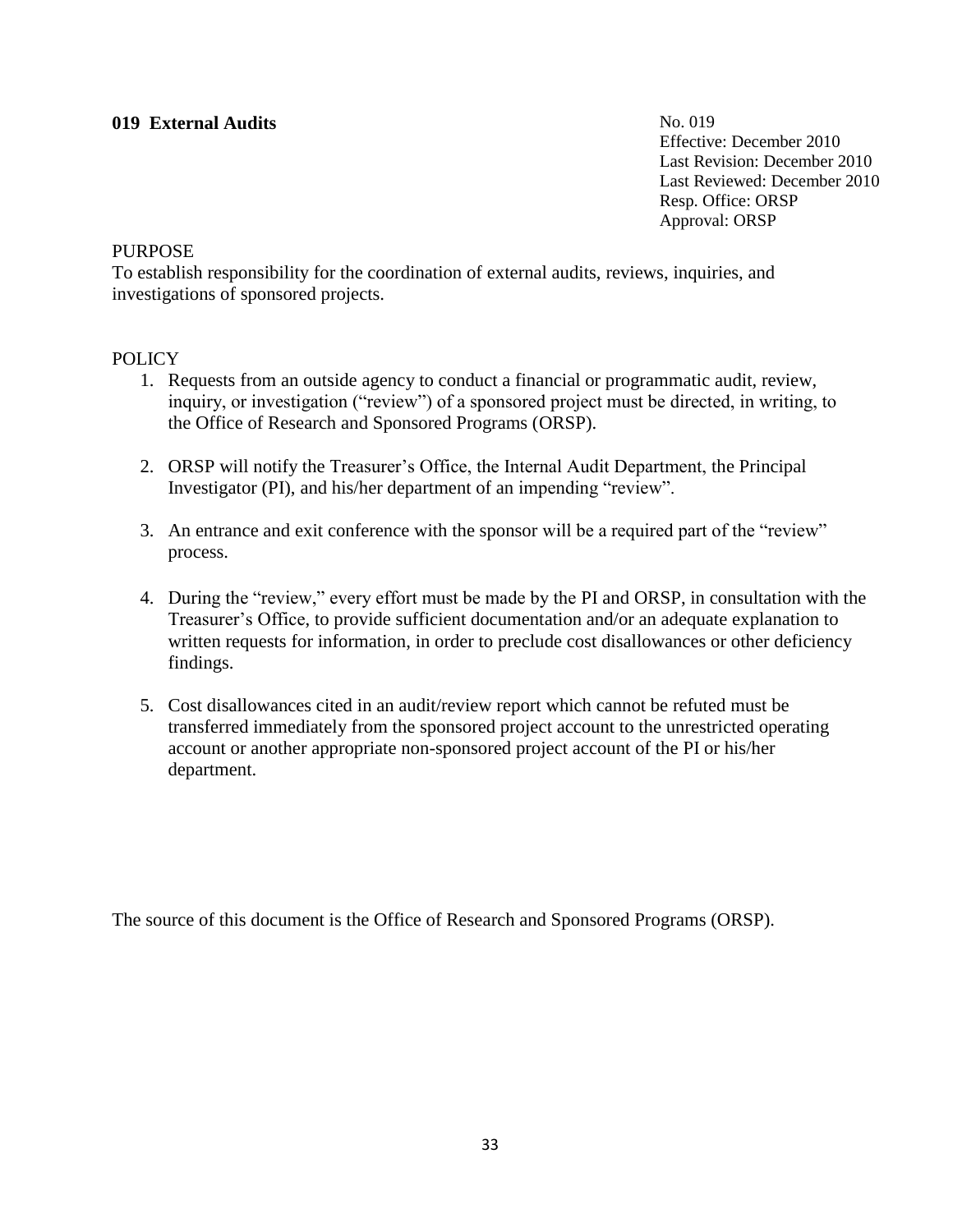# **020 Record Retention**

No. 020 Effective: December 2010 Last Revision: December 2010 Last Reviewed: December 2010 Resp. Office: ORSP Approval: ORSP

#### **PURPOSE**

To establish responsibility for the retention of records, including documentation supporting project expenditures, in accordance with federal, state, and sponsoring agency regulations and requirements. The Office of Research and Sponsored Programs (ORSP) follows regulations contained in [OMB Circular A-110 Subpart C-53](http://www.whitehouse.gov/omb/circulars_a110) pertaining to the retention and access requirements for records.

### **POLICY**

Following the project closeout process, ORSP retains documents, and the PI will retain all supporting documentation, for **three (3) years** effective from the date of submission of the final expenditure report, unless the award terms and conditions specify a different period.

- 1. At the onset of a new project, a file is created immediately upon submission of a [Externally](http://matrix.scranton.edu/academics/provost/research/documents/efpa2012.doc)  [Funded Project Approval Form.](http://matrix.scranton.edu/academics/provost/research/documents/efpa2012.doc) The file includes a copy of the proposal and the approvals for the application to be submitted to the funding agency. Once an award is issued, the Letter of Award, an executed contract or other official notification, copies of all technical and financial reports, and all additional documentation pertaining to the award or project are kept by ORSP.
- 2. For the duration of an award, ORSP and the PI must maintain the entire set of documents for three (3) years following the termination of the project, with the exception of all grant expenditure files. These will be maintained similarly in the Office of the Treasurer or another secure storage area. After three (3) years, or the specific maintenance period defined by the funding agency, records are removed and processed for destruction.
- 3. If, prior to the expiration of the three (3) year retention period, any litigation is begun or a claim is instituted involving the award covered by the records, the Principal Investigator (PI) shall retain the records beyond the three (3) year period until the litigation or claim has been finally resolved.
- 4. Whenever an agency requires that records be kept for a longer period of time, ORSP will honor the agency's requirement.
- 5. Faculty/Principal Investigators must:
	- a. Work in conjunction with the Assistant Controller and ORSP to coordinate submission of financial and technical reports.
	- b. Notify ORSP when they submit technical or scientific reports to funding agencies.
	- c. Maintain copies of their scientific or technical reports, and are responsible for notifying campus officials when they submit deliverables to funding agencies.

 **Note:** If project involves real property, the grant document must be maintained as long as the real property is in place. Real property is defined as property that includes land and buildings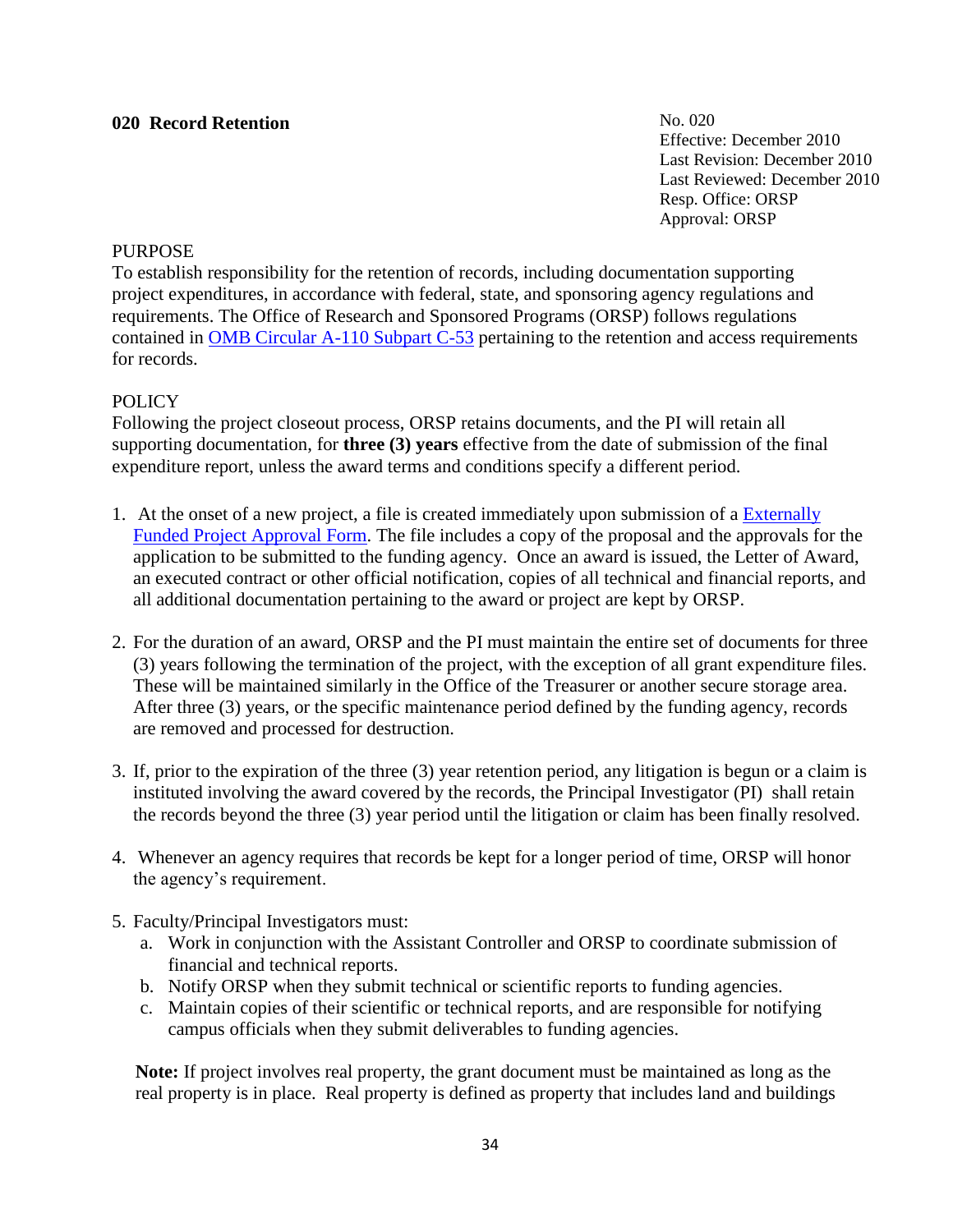and anything affixed to the land. Real property only included those structures that are affixed to the land, not those which can be removed, such as equipment.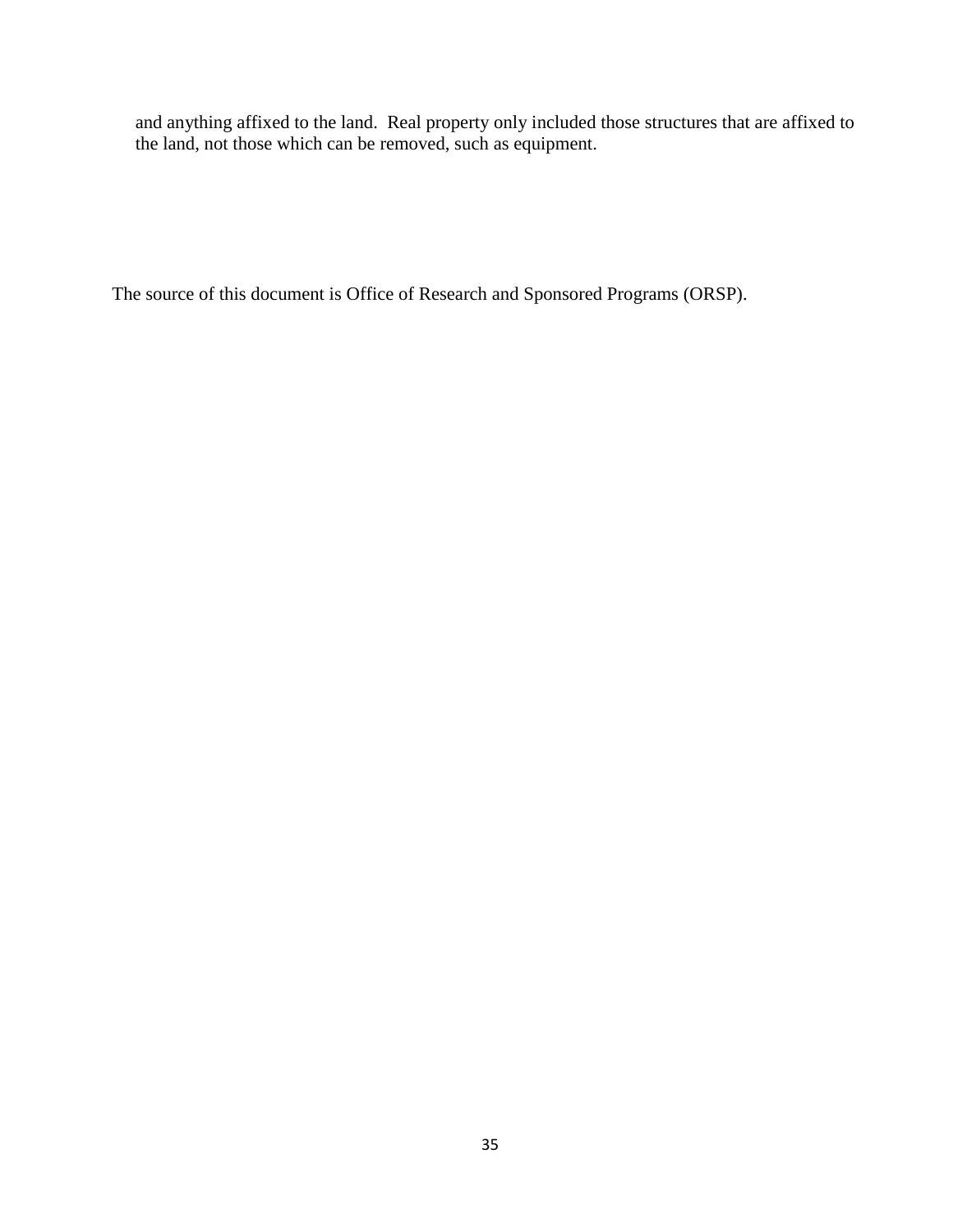# **021 Sponsored Projects Close-out**

No. 021 Effective: December 2010 Last Revision: December 2010 Last Reviewed: December 2010 Resp. Office: ORSP Approval: ORSP

#### PURPOSE

To establish responsibility for the orderly and timely close-out of completed sponsored projects in accordance with sponsor requirements.

#### **POLICY**

1. The principal investigator is responsible for the preparation and timely submission of all required progress, programmatic, or technical reports.

2. The Assistant Controller is responsible for the preparation and submission of final financial reports and invoices, and/or final invoices or final vouchers.

3. Reports of sponsor-owned equipment normally are to be prepared and submitted by Office of Research and Sponsored Programs (ORSP) in cooperation with the principal investigator and his/her department.

4. When required, invention reports are to be prepared by the principal investigator and submitted to ORSP. ORSP will forward these reports for signature on behalf of the University by the Director of ORSP, University Counsel and the University's Patent Attorney.